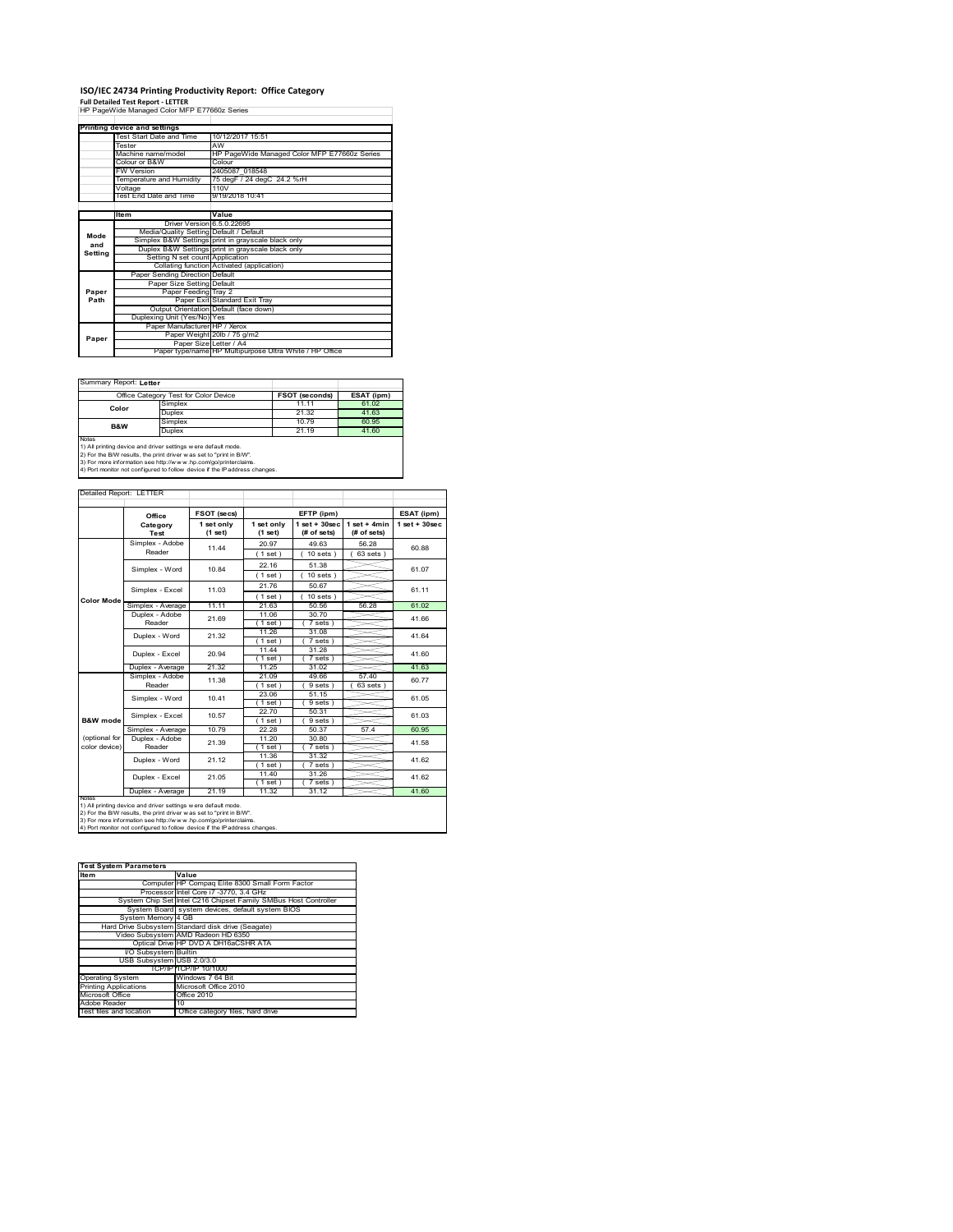### **ISO/IEC 24734 Printing Productivity Report: Office Category**

**Full Detailed Test Report ‐ A4** HP PageWide Managed Color MFP E77660z Series

|         | Printing device and settings            |                                                         |  |
|---------|-----------------------------------------|---------------------------------------------------------|--|
|         | Test Start Date and Time                | 10/12/2017 15:51                                        |  |
|         | Tester                                  | AW                                                      |  |
|         | Machine name/model                      | HP PageWide Managed Color MFP E77660z Series            |  |
|         | Colour or B&W                           | Colour                                                  |  |
|         | <b>FW Version</b>                       | 2405087 018548                                          |  |
|         | Temperature and Humidity                | 75 degF / 24 degC 24.2 %rH                              |  |
|         | Voltage                                 | 110V                                                    |  |
|         | Test End Date and Time                  | 9/19/2018 10:41                                         |  |
|         |                                         |                                                         |  |
|         | Item                                    | Value                                                   |  |
|         | Driver Version 6.5.0.22695              |                                                         |  |
| Mode    | Media/Quality Setting Default / Default |                                                         |  |
| and     |                                         | Simplex B&W Settings print in grayscale black only      |  |
| Setting |                                         | Duplex B&W Settings print in grayscale black only       |  |
|         | Setting N set count Application         |                                                         |  |
|         |                                         | Collating function Activated (application)              |  |
|         | Paper Sending Direction Default         |                                                         |  |
|         | Paper Size Setting Default              |                                                         |  |
| Paper   | Paper Feeding Tray 2                    |                                                         |  |
| Path    |                                         | Paper Exit Standard Exit Tray                           |  |
|         |                                         | Output Orientation Default (face down)                  |  |
|         | Duplexing Unit (Yes/No) Yes             |                                                         |  |
|         | Paper Manufacturer HP / Xerox           |                                                         |  |
| Paper   |                                         | Paper Weight 20lb / 75 g/m2                             |  |
|         | Paper Size Letter / A4                  |                                                         |  |
|         |                                         | Paper type/name HP Multipurpose Ultra White / HP Office |  |

 $\overline{\phantom{a}}$ 

Summary Report: **A4**

| Office Category Test for Color Device                                                                                                          |         | <b>FSOT (seconds)</b> | ESAT (ipm) |  |
|------------------------------------------------------------------------------------------------------------------------------------------------|---------|-----------------------|------------|--|
| Colour                                                                                                                                         | Simplex | 11.09                 | 61.05      |  |
|                                                                                                                                                | Duplex  | 21.56                 | 41.60      |  |
| B&W                                                                                                                                            | Simplex | 10.95                 | 61.15      |  |
|                                                                                                                                                | Duplex  | 21.08                 | 41.58      |  |
| Notes<br>1) All printing device and driver settings w ere default mode.<br>2) For the B/W results, the print driver was set to "print in B/W". |         |                       |            |  |

2) For the B/W results, the print driver w as set to "print in B/W".<br>3) For more information see http://w w w .hp.com/go/printerclaims.<br>4) Port monitor not configured to follow device if the IP address changes.

|                     | Office                                                         | FSOT (secs)           |                       | EFTP (ipm)                       |                               | ESAT (ipm)         |
|---------------------|----------------------------------------------------------------|-----------------------|-----------------------|----------------------------------|-------------------------------|--------------------|
|                     | Category<br>Test                                               | 1 set only<br>(1 set) | 1 set only<br>(1 set) | $1$ set $+30$ sec<br>(# of sets) | $1$ set + 4min<br>(# of sets) | $1$ set + $30$ sec |
|                     | Simplex - Adobe                                                | 11.90                 | 20.19                 | 48.57                            | 58.54                         | 61.03              |
|                     | Reader                                                         |                       | (1 set)               | 9 sets)                          | $63$ sets $)$                 |                    |
|                     | Simplex - Word                                                 | 10.65                 | 22.54                 | 50.31                            |                               | 60.96              |
|                     |                                                                |                       | (1 set)               | 9 sets)                          |                               |                    |
|                     | Simplex - Excel                                                | 10.71                 | 22.40                 | 49.22                            |                               | 61.17              |
| Colour<br>Mode      |                                                                |                       | (1 set)               | 9 sets)                          |                               |                    |
|                     | Simplex - Average                                              | 11.09                 | 21 71                 | 49.36                            | 58.54                         | 61.05              |
|                     | Duplex - Adobe                                                 | 21.94                 | 10.94                 | 30.70                            |                               | 41.62              |
|                     | Reader                                                         |                       | (1 set)               | 7 sets)                          |                               |                    |
|                     | Duplex - Word                                                  | 21.51                 | 11.14                 | 30.92                            |                               | 41.58              |
|                     |                                                                |                       | (1 set)               | 7 sets                           |                               |                    |
|                     | Duplex - Excel                                                 | 21.23                 | 11.30<br>(1 set)      | 31 14<br>7 sets                  |                               | 41.60              |
|                     | Duplex - Average                                               | 21.6                  | 11.12                 | 30.92                            |                               | 41.60              |
|                     | Simplex - Adobe<br>Reader                                      | 11.25                 | 21.33                 | 49.43                            | 58.86                         | 61.03              |
|                     |                                                                |                       | 1 set                 | 9 sets                           | 63 sets                       |                    |
|                     | Simplex - Word                                                 | 10.80                 | 22.22                 | 50.88                            |                               | 61.22              |
|                     |                                                                |                       | (1 set)               | 9 sets                           |                               |                    |
|                     | Simplex - Excel                                                | 10.78                 | 22.27                 | 50.65                            |                               | 61.20              |
| <b>B&amp;W</b> mode |                                                                |                       | (1 set)               | 9 sets)                          |                               |                    |
|                     | Simplex - Average                                              | 11.0                  | 21.94                 | 50.32                            | 58.9                          | 61.15              |
| (optional for       | Duplex - Adobe                                                 | 21.50                 | 11 16                 | 30.98                            |                               | 41.60              |
| color device)       | Reader                                                         |                       | (1 set)               | 7 sets)                          |                               |                    |
|                     | Duplex - Word                                                  | 21.14                 | 11.34<br>(1 set)      | 31.24<br>$7 sets$ )              |                               | 41.58              |
|                     |                                                                |                       | 11.64                 | 31.22                            |                               |                    |
|                     | Duplex - Excel                                                 | 20.60                 | (1 set)               | 7 sets                           |                               | 41.58              |
|                     | Duplex - Average                                               | 21.1                  | 11.38                 | 31.14                            |                               | 41.58              |
| <b>NOTAS</b>        | 1) All printing device and driver settings w ere default mode. |                       |                       |                                  |                               |                    |

| <b>Test System Parameters</b> |                                                                 |  |  |
|-------------------------------|-----------------------------------------------------------------|--|--|
| Item                          | Value                                                           |  |  |
|                               | Computer HP Compaq Elite 8300 Small Form Factor                 |  |  |
|                               | Processor Intel Core i7 -3770, 3.4 GHz                          |  |  |
|                               | System Chip Set Intel C216 Chipset Family SMBus Host Controller |  |  |
|                               | System Board system devices, default system BIOS                |  |  |
| System Memory 4 GB            |                                                                 |  |  |
|                               | Hard Drive Subsystem Standard disk drive (Seagate)              |  |  |
|                               | Video Subsystem AMD Radeon HD 6350                              |  |  |
|                               | Optical Drive HP DVD A DH16aCSHR ATA                            |  |  |
| I/O Subsystem Builtin         |                                                                 |  |  |
| USB Subsystem USB 2.0/3.0     |                                                                 |  |  |
|                               | TCP/IPITCP/IP 10/1000                                           |  |  |
| <b>Operating System</b>       | Windows 7 64 Bit                                                |  |  |
| <b>Printing Applications</b>  | Microsoft Office 2010                                           |  |  |
| Microsoft Office              | Office 2010                                                     |  |  |
| Adobe Reader                  | 10                                                              |  |  |
| Test files and location       | Office category files, hard drive                               |  |  |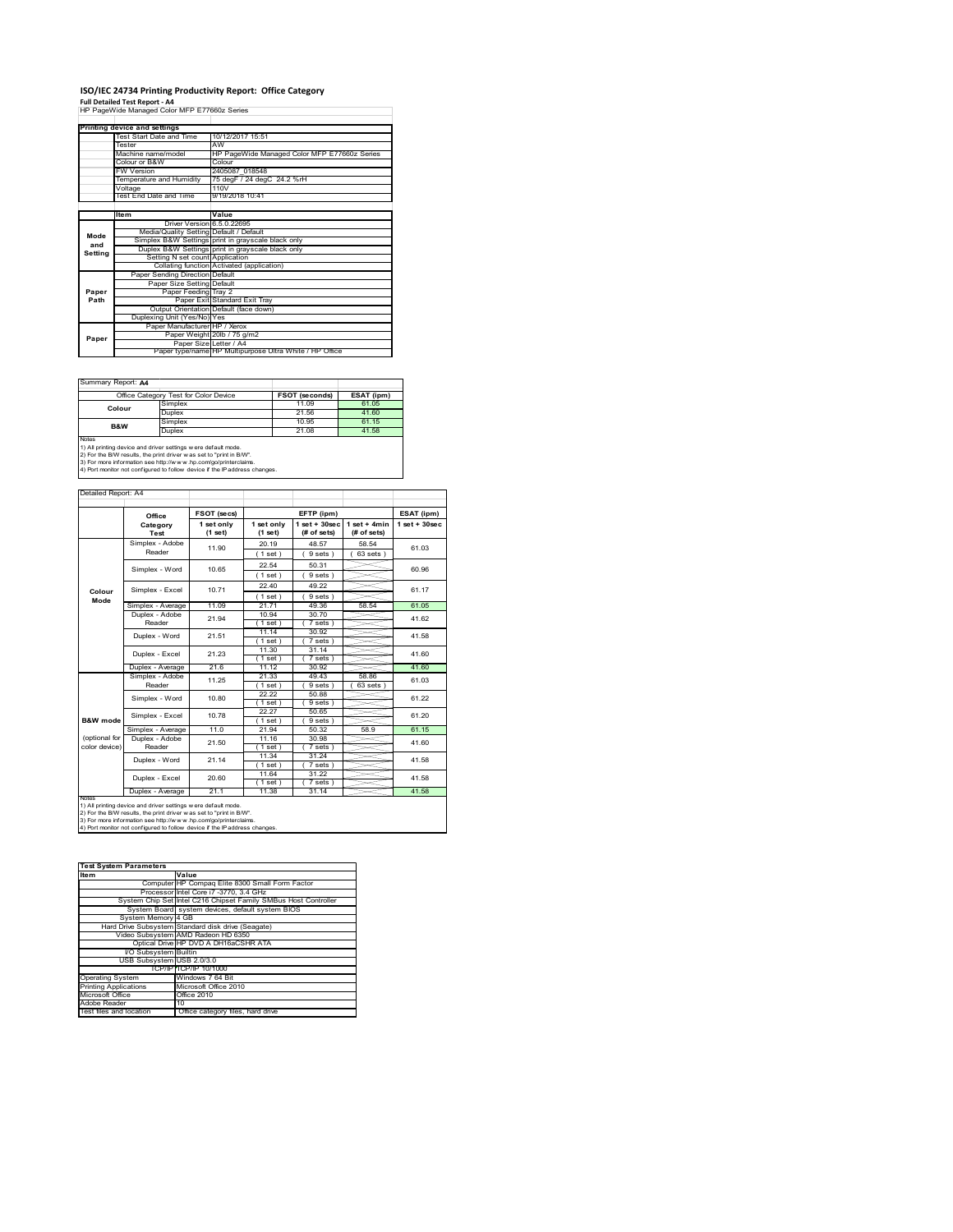# **ISO/IEC 24734 Printing Productivity Report: Office Category Full Detailed Test Report ‐ Tabloid** HP PageWide Managed Color MFP E77660z Series

|         | Printing device and settings            |                                                         |  |  |
|---------|-----------------------------------------|---------------------------------------------------------|--|--|
|         | Test Start Date and Time                | 10/12/2017 15:51                                        |  |  |
|         | Tester                                  | AW                                                      |  |  |
|         | Machine name/model                      | HP PageWide Managed Color MFP E77660z Series            |  |  |
|         | Colour or B&W                           | Colour                                                  |  |  |
|         | <b>FW Version</b>                       | 2405087 018548                                          |  |  |
|         | Temperature and Humidity                | 75 degF / 24 degC 24.2 %rH                              |  |  |
|         | Voltage                                 | 110V                                                    |  |  |
|         | Test End Date and Time                  | 9/19/2018 10:41                                         |  |  |
|         |                                         |                                                         |  |  |
|         | ltem                                    | Value                                                   |  |  |
|         | Driver Version 6.5.0.22695              |                                                         |  |  |
| Mode    | Media/Quality Setting Default / Default |                                                         |  |  |
| and     |                                         | Simplex B&W Settings print in grayscale black only      |  |  |
| Setting |                                         | Duplex B&W Settings print in grayscale black only       |  |  |
|         | Setting N set count Application         |                                                         |  |  |
|         |                                         | Collating function Activated (application)              |  |  |
|         | Paper Sending Direction Default         |                                                         |  |  |
|         | Paper Size Setting Default              |                                                         |  |  |
| Paper   | Paper Feeding Tray 2                    |                                                         |  |  |
| Path    |                                         | Paper Exit Standard Exit Tray                           |  |  |
|         |                                         | Output Orientation Default (face down)                  |  |  |
|         | Duplexing Unit (Yes/No) Yes             |                                                         |  |  |
|         | Paper Manufacturer HP / Xerox           |                                                         |  |  |
| Paper   |                                         | Paper Weight 20lb / 75 g/m2                             |  |  |
|         | Paper Size Letter / A4                  |                                                         |  |  |
|         |                                         | Paper type/name HP Multipurpose Ultra White / HP Office |  |  |

 $\overline{\phantom{a}}$ 

Summary Report: Tabloi

| ------------------------------                                                                                                                        |       |                |  |  |
|-------------------------------------------------------------------------------------------------------------------------------------------------------|-------|----------------|--|--|
| Office Category Test for Color Device                                                                                                                 |       | ESAT (ipm)     |  |  |
| Simplex                                                                                                                                               | 11.11 | 31.15          |  |  |
| Duplex                                                                                                                                                | 21.32 | 15.92          |  |  |
| Simplex                                                                                                                                               | 15.92 | 31 17          |  |  |
| Duplex                                                                                                                                                | 23.87 | 15.92          |  |  |
| <b>Notes</b><br>1) All printing device and driver settings w ere default mode.<br>2) For the B/W results, the print driver was set to "print in B/W". |       |                |  |  |
|                                                                                                                                                       |       | FSOT (seconds) |  |  |

2) For the B/W results, the print driver w as set to "print in B/W".<br>3) For more information see http://w w w .hp.com/go/printerclaims.<br>4) Port monitor not configured to follow device if the IP address changes.

Detailed Report: Tabl

|                                                                                                                                                                                                                                                                                                         | Office            | FSOT (secs)           | EFTP (ipm)            |                                  |                               | ESAT (ipm)         |
|---------------------------------------------------------------------------------------------------------------------------------------------------------------------------------------------------------------------------------------------------------------------------------------------------------|-------------------|-----------------------|-----------------------|----------------------------------|-------------------------------|--------------------|
|                                                                                                                                                                                                                                                                                                         | Category<br>Test  | 1 set only<br>(1 set) | 1 set only<br>(1 set) | $1$ set $+30$ sec<br>(# of sets) | $1$ set + 4min<br>(# of sets) | $1$ set + $30$ sec |
|                                                                                                                                                                                                                                                                                                         | Simplex - Adobe   | 17.14                 | 14.00                 | 23.96                            | 29.42                         | 31 15              |
|                                                                                                                                                                                                                                                                                                         | Reader            |                       | (1 set)               | 5 sets)                          | 33 sets )                     |                    |
|                                                                                                                                                                                                                                                                                                         | Simplex - Word    | 15.50                 | 15.48                 | 25.80                            |                               | 31.15              |
|                                                                                                                                                                                                                                                                                                         |                   |                       | (1 set)               | 5 sets                           |                               |                    |
|                                                                                                                                                                                                                                                                                                         | Simplex - Excel   | 15.54                 | 15.44                 | 25.86                            |                               | 31 15              |
| <b>Color Mode</b>                                                                                                                                                                                                                                                                                       |                   |                       | (1 set)               | 5 sets                           |                               |                    |
|                                                                                                                                                                                                                                                                                                         | Simplex - Average | 16.06                 | 14.97                 | 25.20                            | 29.42                         | 31.15              |
|                                                                                                                                                                                                                                                                                                         | Duplex - Adobe    | 25.69                 | 9.34                  | 1284                             |                               | 15.90              |
|                                                                                                                                                                                                                                                                                                         | Reader            |                       | $1$ set $)$           | 3 sets)                          |                               |                    |
|                                                                                                                                                                                                                                                                                                         | Duplex - Word     | 24 28                 | 9.88                  | 13.24                            |                               | 15.94              |
|                                                                                                                                                                                                                                                                                                         |                   |                       | (1 set)               | 3 sets                           |                               |                    |
|                                                                                                                                                                                                                                                                                                         | Duplex - Excel    | 23.84                 | 10.06                 | 13.18                            |                               | 15.92              |
|                                                                                                                                                                                                                                                                                                         |                   |                       | (1 set)               | 3 sets)                          |                               |                    |
|                                                                                                                                                                                                                                                                                                         | Duplex - Average  | 24.61                 | 9.76                  | 13.08                            |                               | 15.92              |
|                                                                                                                                                                                                                                                                                                         | Simplex - Adobe   | 16.82                 | 14.27                 | 24 41                            | 29.32                         | 31.16              |
|                                                                                                                                                                                                                                                                                                         | Reader            |                       | $1$ set $1$           | 5 sets                           | 33 sets                       |                    |
|                                                                                                                                                                                                                                                                                                         | Simplex - Word    | 15.64                 | 15.35                 | 25.85                            |                               | 31.18<br>31 18     |
|                                                                                                                                                                                                                                                                                                         |                   |                       | (1 set )              | 5 sets 1                         |                               |                    |
|                                                                                                                                                                                                                                                                                                         | Simplex - Excel   | 15 28                 | 15.70                 | 25.92                            |                               |                    |
| B&W mode                                                                                                                                                                                                                                                                                                |                   |                       | (1 set)               | 5 sets)                          |                               |                    |
|                                                                                                                                                                                                                                                                                                         | Simplex - Average | 15.92                 | 15.10                 | 25.39                            | 29.32                         | 31.17              |
| (optional for                                                                                                                                                                                                                                                                                           | Duplex - Adobe    | 24.50                 | 9.78                  | 13.08                            |                               | 15.92              |
| color device)                                                                                                                                                                                                                                                                                           | Reader            |                       | (1 set)               | 3 sets                           |                               |                    |
|                                                                                                                                                                                                                                                                                                         | Duplex - Word     | 23.67                 | 10.12                 | 13.86                            |                               | 15.92              |
|                                                                                                                                                                                                                                                                                                         |                   |                       | (1 set)               | 4 sets)                          |                               |                    |
|                                                                                                                                                                                                                                                                                                         | Duplex - Excel    | 23.42                 | 10.24                 | 13.38                            |                               | 15.92              |
|                                                                                                                                                                                                                                                                                                         |                   |                       | $1$ set)              | 3 sets)                          |                               |                    |
|                                                                                                                                                                                                                                                                                                         | Duplex - Average  | 23.87                 | 10.04                 | 13.44                            |                               | 15.92              |
| <b>NOIRS</b><br>1) All printing device and driver settings w ere default mode.<br>2) For the B/W results, the print driver w as set to "print in B/W".<br>3) For more information see http://www.hp.com/go/printerclaims.<br>4) Port monitor not configured to follow device if the IP address changes. |                   |                       |                       |                                  |                               |                    |

| <b>Test System Parameters</b> |                                                                 |  |  |
|-------------------------------|-----------------------------------------------------------------|--|--|
| <b>Item</b>                   | Value                                                           |  |  |
|                               | Computer HP Compag Elite 8300 Small Form Factor                 |  |  |
|                               | Processor Intel Core i7 -3770, 3.4 GHz                          |  |  |
|                               | System Chip Set Intel C216 Chipset Family SMBus Host Controller |  |  |
|                               | System Board system devices, default system BIOS                |  |  |
| System Memory 4 GB            |                                                                 |  |  |
|                               | Hard Drive Subsystem Standard disk drive (Seagate)              |  |  |
|                               | Video Subsystem AMD Radeon HD 6350                              |  |  |
|                               | Optical Drive HP DVD A DH16aCSHR ATA                            |  |  |
| I/O Subsystem Builtin         |                                                                 |  |  |
| USB Subsystem USB 2.0/3.0     |                                                                 |  |  |
|                               | TCP/IPITCP/IP 10/1000                                           |  |  |
| <b>Operating System</b>       | Windows 7 64 Bit                                                |  |  |
| <b>Printing Applications</b>  | Microsoft Office 2010                                           |  |  |
| Microsoft Office              | Office 2010                                                     |  |  |
| Adobe Reader                  | 10                                                              |  |  |
| Test files and location       | Office category files, hard drive                               |  |  |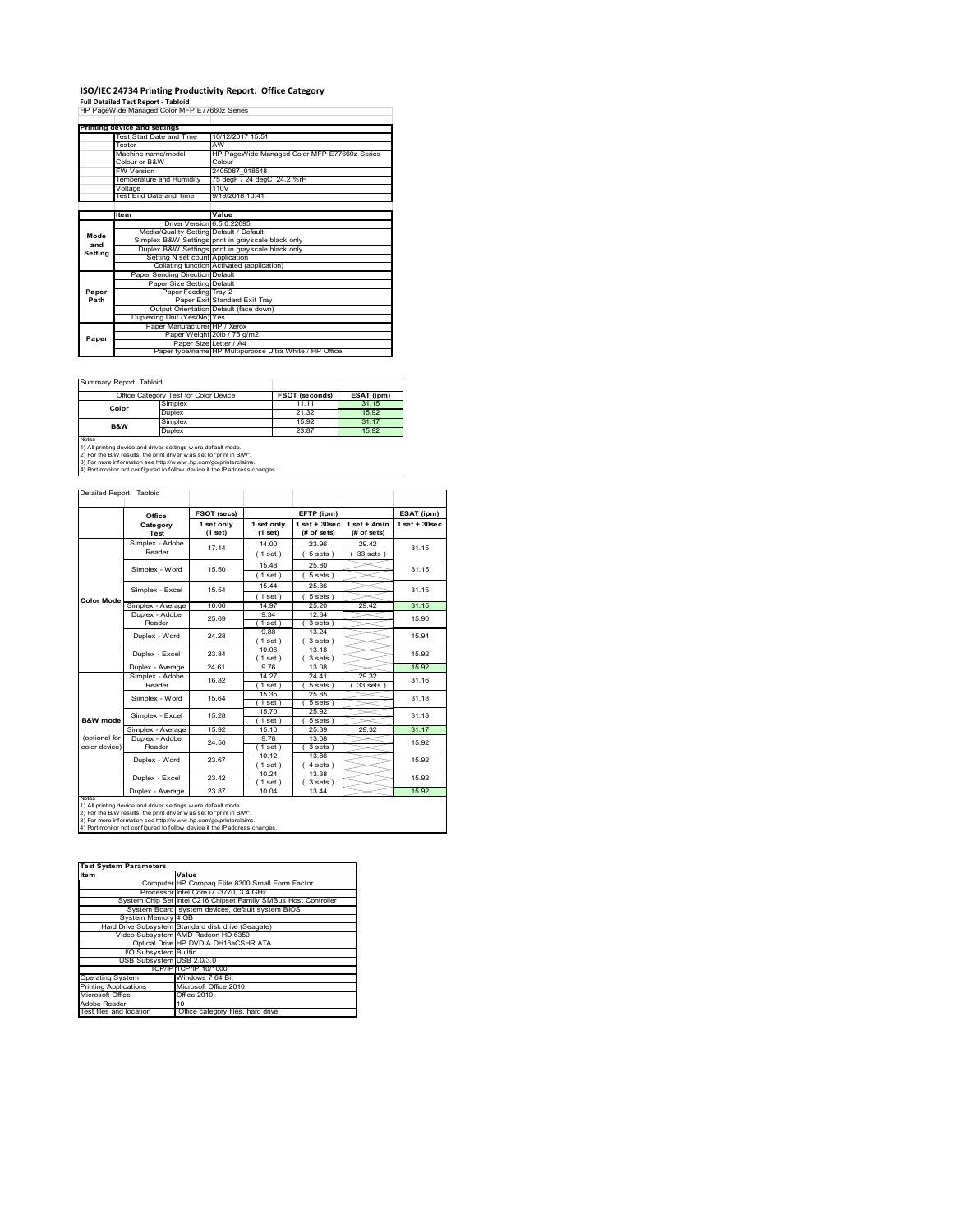## **ISO/IEC 24734 Printing Productivity Report: Office Category**

**Full Detailed Test Report ‐ A3** HP PageWide Managed Color MFP E77660z Series

| . all betailed Test Report - AS<br>HP PageWide Managed Color MFP E77660z Series |                                         |                                                         |  |  |
|---------------------------------------------------------------------------------|-----------------------------------------|---------------------------------------------------------|--|--|
|                                                                                 |                                         |                                                         |  |  |
|                                                                                 |                                         |                                                         |  |  |
|                                                                                 | Printing device and settings            |                                                         |  |  |
|                                                                                 | Test Start Date and Time                | 10/12/2017 15:51                                        |  |  |
|                                                                                 | Tester                                  | AW                                                      |  |  |
|                                                                                 | Machine name/model                      | HP PageWide Managed Color MFP E77660z Series            |  |  |
|                                                                                 | Colour or B&W                           | Colour                                                  |  |  |
|                                                                                 | <b>FW Version</b>                       | 2405087 018548                                          |  |  |
|                                                                                 | Temperature and Humidity                | 75 degF / 24 degC 24.2 %rH                              |  |  |
|                                                                                 | Voltage                                 | 110V                                                    |  |  |
|                                                                                 | Test End Date and Time                  | 9/19/2018 10:41                                         |  |  |
|                                                                                 |                                         |                                                         |  |  |
|                                                                                 | <b>Item</b>                             | Value                                                   |  |  |
|                                                                                 | Driver Version 6.5.0.22695              |                                                         |  |  |
| Mode                                                                            | Media/Quality Setting Default / Default |                                                         |  |  |
| and                                                                             |                                         | Simplex B&W Settings print in grayscale black only      |  |  |
| Setting                                                                         |                                         | Duplex B&W Settings print in grayscale black only       |  |  |
|                                                                                 | Setting N set count Application         |                                                         |  |  |
|                                                                                 |                                         | Collating function Activated (application)              |  |  |
|                                                                                 | Paper Sending Direction Default         |                                                         |  |  |
|                                                                                 | Paper Size Setting Default              |                                                         |  |  |
| Paper                                                                           | Paper Feeding Tray 2                    |                                                         |  |  |
| Path                                                                            |                                         | Paper Exit Standard Exit Tray                           |  |  |
|                                                                                 |                                         | Output Orientation Default (face down)                  |  |  |
|                                                                                 | Duplexing Unit (Yes/No) Yes             |                                                         |  |  |
|                                                                                 | Paper Manufacturer HP / Xerox           |                                                         |  |  |
| Paper                                                                           |                                         | Paper Weight 20lb / 75 g/m2                             |  |  |
|                                                                                 | Paper Size Letter / A4                  |                                                         |  |  |
|                                                                                 |                                         | Paper type/name HP Multipurpose Ultra White / HP Office |  |  |

Summary Report: A3

|                                                                                                                                                       | Office Category Test for Color Device | <b>FSOT (seconds)</b> | ESAT (ipm) |  |  |  |
|-------------------------------------------------------------------------------------------------------------------------------------------------------|---------------------------------------|-----------------------|------------|--|--|--|
| Color                                                                                                                                                 | Simplex                               | 11.11                 | 31.18      |  |  |  |
|                                                                                                                                                       | Duplex                                | 21.32                 | 16.04      |  |  |  |
| <b>B&amp;W</b>                                                                                                                                        | Simplex                               | 15.80                 | 31.17      |  |  |  |
|                                                                                                                                                       | Duplex                                | 23.83                 | 16.04      |  |  |  |
| <b>Notes</b><br>1) All printing device and driver settings w ere default mode.<br>2) For the B/W results, the print driver was set to "print in B/W". |                                       |                       |            |  |  |  |
|                                                                                                                                                       |                                       |                       |            |  |  |  |

| Detailed Report: A3            |                           |                         |                       |                                   |                               |                   |
|--------------------------------|---------------------------|-------------------------|-----------------------|-----------------------------------|-------------------------------|-------------------|
|                                | Office                    | FSOT (secs)             |                       | EFTP (ipm)                        |                               | ESAT (ipm)        |
|                                | Category<br>Test          | 1 set only<br>$(1$ set) | 1 set only<br>(1 set) | $1$ set + $30$ sec<br>(# of sets) | $1$ set + 4min<br>(# of sets) | $1$ set $+30$ sec |
|                                | Simplex - Adobe<br>Reader | 17.25                   | 13.91<br>(1 set)      | 24.36<br>$5 sets$ )               | 29.83<br>33 sets 1            | 31.17             |
|                                | Simplex - Word            | 15.53                   | 15.45<br>(1 set)      | 25.74<br>5 sets)                  |                               | 31.18             |
|                                | Simplex - Excel           | 15 49                   | 15 49<br>(1 set )     | 25.54<br>$5 sets$ )               |                               | 31 19             |
| <b>Color Mode</b>              | Simplex - Average         | 16.09                   | 14 95                 | 25 21                             | 29.83                         | 31.18             |
|                                | Duplex - Adobe<br>Reader  | 24.92                   | 9.62<br>$1$ set $1$   | 13.62<br>4 sets 1                 |                               | 16.04             |
|                                | Duplex - Word             | 24 01                   | 9.98<br>$1$ set)      | 13.88<br>4 sets                   |                               | 16.04             |
|                                | Duplex - Excel            | 23.67                   | 10.12<br>$1$ set $)$  | 13.84<br>4 sets)                  |                               | 16.04             |
|                                | Duplex - Average          | 24.20                   | 9.90                  | 13.78                             |                               | 16.04             |
|                                | Simplex - Adobe<br>Reader | 16.37                   | 14.67<br>(1 set )     | 24.60<br>$5 sets$ )               | 29.46<br>33 sets 1            | 31.18             |
|                                | Simplex - Word            | 15.47                   | 15.51<br>(1 set)      | 25.97<br>5 sets                   |                               | 31.17             |
| B&W mode                       | Simplex - Excel           | 15.55                   | 15.44<br>(1 set )     | 25.83<br>5 sets                   |                               | 31.18             |
|                                | Simplex - Average         | 15.80                   | 15.20                 | 25.46                             | 29.46                         | 31.17             |
| (optional for<br>color device) | Duplex - Adobe<br>Reader  | 24 44                   | 9.82<br>(1 set )      | 13.70<br>4 sets)                  |                               | 16.04             |
|                                | Duplex - Word             | 23.67                   | 10.12<br>(1 set)      | 13.94<br>4 sets)                  |                               | 16.04             |
|                                | Duplex - Excel            | 23.36                   | 10.26<br>(1 set)      | 13.92<br>4 sets)                  |                               | 16.04             |
|                                | Duplex - Average          | 23.83                   | 10.06                 | 13.85                             |                               | 16.04             |

| <b>Test System Parameters</b> |                                                                 |  |  |  |
|-------------------------------|-----------------------------------------------------------------|--|--|--|
| <b>Item</b>                   | Value                                                           |  |  |  |
|                               | Computer HP Compag Elite 8300 Small Form Factor                 |  |  |  |
|                               | Processor Intel Core i7 -3770, 3.4 GHz                          |  |  |  |
|                               | System Chip Set Intel C216 Chipset Family SMBus Host Controller |  |  |  |
|                               | System Board system devices, default system BIOS                |  |  |  |
| System Memory 4 GB            |                                                                 |  |  |  |
|                               | Hard Drive Subsystem Standard disk drive (Seagate)              |  |  |  |
|                               | Video Subsystem AMD Radeon HD 6350                              |  |  |  |
|                               | Optical Drive HP DVD A DH16aCSHR ATA                            |  |  |  |
| I/O Subsystem Builtin         |                                                                 |  |  |  |
| USB Subsystem USB 2.0/3.0     |                                                                 |  |  |  |
|                               | TCP/IP TCP/IP 10/1000                                           |  |  |  |
| <b>Operating System</b>       | Windows 7 64 Bit                                                |  |  |  |
| <b>Printing Applications</b>  | Microsoft Office 2010                                           |  |  |  |
| Microsoft Office              | Office 2010                                                     |  |  |  |
| Adobe Reader                  | 10                                                              |  |  |  |
| Test files and location       | Office category files, hard drive                               |  |  |  |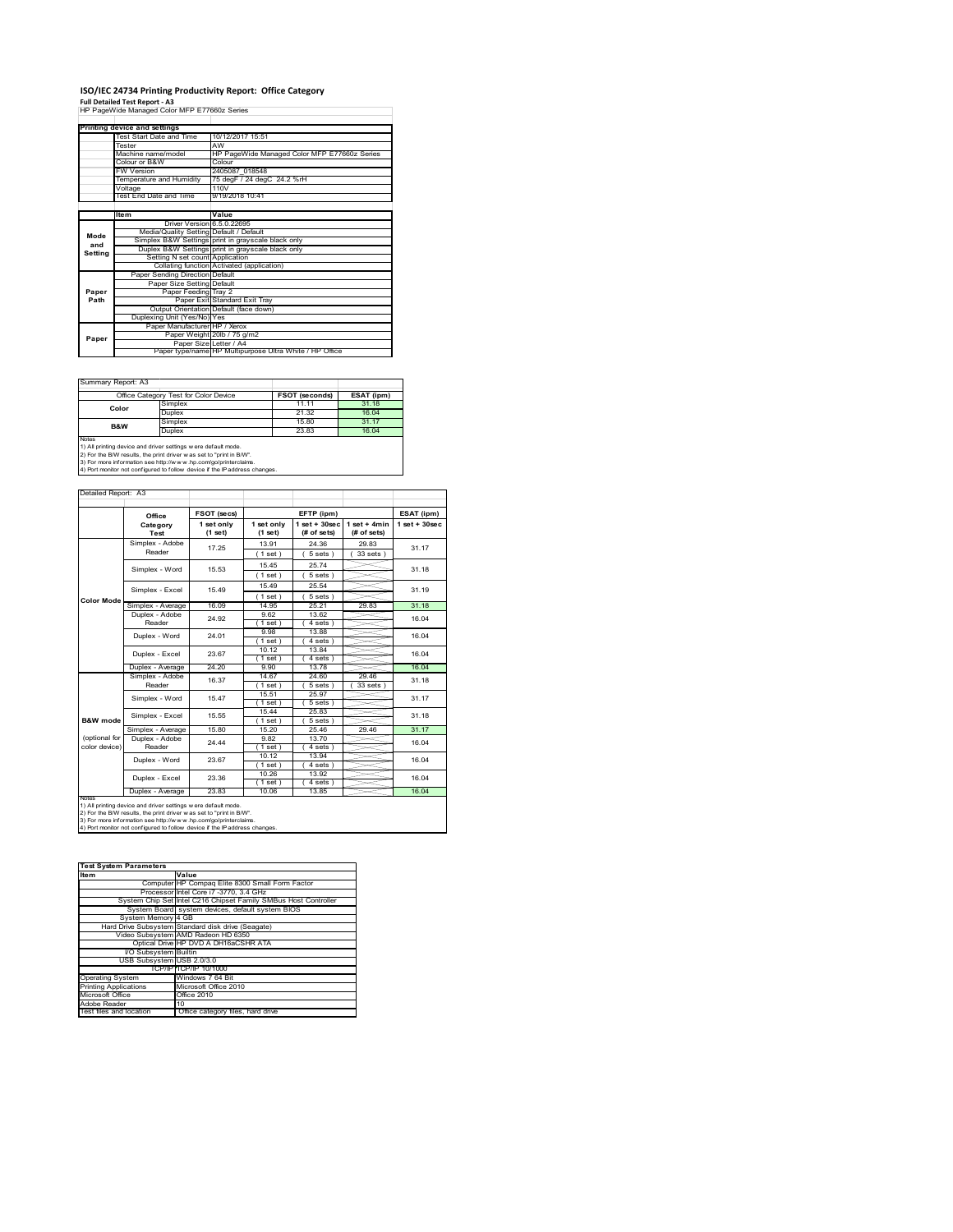#### **ISO/IEC 24734 Printing Productivity Report: Office Category**

**Feature Performance Full Report ‐ Office Feature Performance Test** HP PageWide Managed Color MFP E77660z Series

|         | Printing device and settings            |                                                         |  |  |
|---------|-----------------------------------------|---------------------------------------------------------|--|--|
|         | Test Start Date and Time                | 10/12/2017 15:51                                        |  |  |
|         | Tester                                  | AW                                                      |  |  |
|         | Machine name/model                      | HP PageWide Managed Color MFP E77660z Series            |  |  |
|         | Colour or B&W                           | Colour                                                  |  |  |
|         | <b>FW Version</b>                       | 2405087 018548                                          |  |  |
|         | Temperature and Humidity                | 75 degF / 24 degC 24.2 %rH                              |  |  |
|         | Voltage                                 | 110V                                                    |  |  |
|         | Test End Date and Time                  | 9/19/2018 10:41                                         |  |  |
|         |                                         |                                                         |  |  |
|         | Item                                    | Value                                                   |  |  |
|         | Driver Version 6.5.0.22695              |                                                         |  |  |
| Mode    | Media/Quality Setting Default / Default |                                                         |  |  |
| and     |                                         | Simplex B&W Settings print in grayscale black only      |  |  |
|         |                                         | Duplex B&W Settings print in grayscale black only       |  |  |
| Setting | Setting N set count Application         |                                                         |  |  |
|         |                                         | Collating function Activated (application)              |  |  |
|         | Paper Sending Direction Default         |                                                         |  |  |
|         | Paper Size Setting Default              |                                                         |  |  |
| Paper   | Paper Feeding Tray 2                    |                                                         |  |  |
| Path    |                                         | Paper Exit Standard Exit Tray                           |  |  |
|         |                                         | Output Orientation Default (face down)                  |  |  |
|         | Duplexing Unit (Yes/No) Yes             |                                                         |  |  |
|         | Paper Manufacturer HP / Xerox           |                                                         |  |  |
| Paper   |                                         | Paper Weight 20lb / 75 g/m2                             |  |  |
|         | Paper Size Letter / A4                  |                                                         |  |  |
|         |                                         | Paper type/name HP Multipurpose Ultra White / HP Office |  |  |

 $\mathcal{L} \in \mathcal{L}$  .

| ISO Print Productivity Report: Feature Performance Test Summary                                                                                                                                                                                                                             |                       |                               |                                      |  |  |
|---------------------------------------------------------------------------------------------------------------------------------------------------------------------------------------------------------------------------------------------------------------------------------------------|-----------------------|-------------------------------|--------------------------------------|--|--|
|                                                                                                                                                                                                                                                                                             | <b>Printing Modes</b> |                               | <b>Feature Performance Ratio</b>     |  |  |
| (Feature Adobe Reader - Office test file)                                                                                                                                                                                                                                                   |                       | FSOT (base)<br>FSOT (feature) | <b>ESAT (feature)</b><br>ESAT (base) |  |  |
| A5. Landscape Feed. Simplex. Colour                                                                                                                                                                                                                                                         | Simplex               | 108%                          | 100%                                 |  |  |
| A5. Portrait Feed. Simplex. Colour                                                                                                                                                                                                                                                          | Simplex               |                               |                                      |  |  |
| Legal, Simplex, Colour                                                                                                                                                                                                                                                                      | Simplex               | 145%                          | 62%                                  |  |  |
| Legal, Duplex, Colour                                                                                                                                                                                                                                                                       | <b>Duplex</b>         | 103%                          | 44%                                  |  |  |
| A4, 1200 dpi, Simplex, Colour                                                                                                                                                                                                                                                               | Simplex               |                               |                                      |  |  |
| Letter, 1200 dpi, Simplex, Colour                                                                                                                                                                                                                                                           | Simplex               |                               |                                      |  |  |
| A4, General Office, Simplex, Colour                                                                                                                                                                                                                                                         | Simplex               | 129%                          | 121%                                 |  |  |
| Letter, General Office, Simplex, Colour                                                                                                                                                                                                                                                     | Simplex               | 139%                          | 134%                                 |  |  |
| A5, Landscape Feed, Simplex, B/W                                                                                                                                                                                                                                                            | Simplex               | 108%                          | 100%                                 |  |  |
| A5, Portrait Feed, Simplex, B/W                                                                                                                                                                                                                                                             | Simplex               |                               |                                      |  |  |
| Legal, Simplex, B/W                                                                                                                                                                                                                                                                         | Simplex               | 87%                           | 61%                                  |  |  |
| Legal, Duplex, B/W                                                                                                                                                                                                                                                                          | <b>Duplex</b>         | 61%                           | 44%                                  |  |  |
| A4. 1200 dpi. Simplex. B/W                                                                                                                                                                                                                                                                  | Simplex               |                               |                                      |  |  |
| Letter, 1200 dpi, Simplex, B/W                                                                                                                                                                                                                                                              | Simplex               |                               |                                      |  |  |
| A4, General Office, Simplex, B/W                                                                                                                                                                                                                                                            | Simplex               | 133%                          | 129%                                 |  |  |
| Letter, General Office, Simplex, B/W                                                                                                                                                                                                                                                        | Simplex               | 78%                           | 133%                                 |  |  |
| Notes<br>1) All printing device and driver settings w ere default mode.<br>2) Test conducted with 8-paper Office Feature Performance file.<br>3) For more information see http://www.hp.com/go/printerclaims.<br>4) Port monitor not configured to follow device if the IP address changes. |                       |                               |                                      |  |  |

| <b>Printing Modes</b>                               | <b>Base Printing Mode</b> |                     | <b>Feature Performance</b> |                                  |                                         |                                      |
|-----------------------------------------------------|---------------------------|---------------------|----------------------------|----------------------------------|-----------------------------------------|--------------------------------------|
| Feature Adobe Reader - Office<br>test file (8-page) | <b>FSOT</b><br>Base       | <b>ESAT</b><br>Base | 1 set<br>FSOT (secs)       | $1$ set $+30$ sec.<br>ESAT (ipm) | FSOT (base)<br><b>FSOT</b><br>(feature) | <b>ESAT (feature)</b><br>ESAT (base) |
| A5. Landscape Feed. Simplex. Colour                 | 15.89                     | 61.08               | 14 76                      | 61.2                             | 108%                                    | 100%                                 |
| A5. Portrait Feed. Simplex. Colour                  | 15.89                     | 61.08               |                            |                                  |                                         |                                      |
| Legal, Simplex, Colour                              | 30.09                     | 60.06               | 20.84                      | 37.5                             | 145%                                    | 62%                                  |
| Legal, Duplex, Colour                               | 30.09                     | 60.06               | 29.34                      | 270                              | 103%                                    | 44%                                  |
| A4, 1200 dpi, Simplex, Colour                       | 15.89                     | 61.08               |                            |                                  |                                         |                                      |
| Letter, 1200 dpi. Simplex, Colour                   | 30.09                     | 60.06               |                            |                                  |                                         |                                      |
| A4. General Office. Simplex. Colour                 | 15.89                     | 61.08               | 124                        | 74 0                             | 129%                                    | 121%                                 |
| Letter, General Office, Simplex, Colour             | 30.09                     | 60.06               | 21.73                      | 81.0                             | 139%                                    | 134%                                 |
| A5, Landscape Feed, Simplex, B/W                    | 15.82                     | 61.08               | 14 69                      | 61.1                             | 108%                                    | 100%                                 |
| A5. Portrait Feed. Simplex. B/W                     | 15.82                     | 61.08               |                            |                                  |                                         |                                      |
| Legal, Simplex, B/W                                 | 1744                      | 60.99               | 20.23                      | 37.5                             | 87%                                     | 61%                                  |
| Legal, Duplex, B/W                                  | 1744                      | 60.99               | 28.97                      | 27 1                             | 61%                                     | 44%                                  |
| A4. 1200 dpi. Simplex, B/W                          | 15.82                     | 61.08               |                            |                                  |                                         |                                      |
| Letter, 1200 dpi. Simplex, B/W                      | 1744                      | 60.99               |                            |                                  |                                         |                                      |
| A4. General Office. Simplex. B/W                    | 15.82                     | 61.08               | 11.96                      | 79.1                             | 133%                                    | 129%                                 |
| Letter, General Office, Simplex, B/W                | 17.44                     | 60.99               | 22.46                      | 81.2                             | 78%                                     | 133%                                 |

Notes<br>1) All printing device and driver settings were default mode.<br>2) Test conducted with 8-paper Office Feature Performance file<br>3) For more information see http://www.hp.com/go/printerclaims.<br>4) Por monitor not configur

|           | <b>Test System Parameters</b> |                                                                 |  |  |
|-----------|-------------------------------|-----------------------------------------------------------------|--|--|
|           | <b>Item</b>                   | Value                                                           |  |  |
|           |                               | Computer HP Compaq Elite 8300 Small Form Factor                 |  |  |
|           |                               | Processor Intel Core i7 -3770, 3.4 GHz                          |  |  |
|           |                               | System Chip Set Intel C216 Chipset Family SMBus Host Controller |  |  |
|           |                               | System Board system devices, default system BIOS                |  |  |
| Test      | System Memory 4 GB            |                                                                 |  |  |
| System    |                               | Hard Drive Subsystem Standard disk drive (Seagate)              |  |  |
|           |                               | Video Subsystem AMD Radeon HD 6350                              |  |  |
|           |                               | Optical Drive HP DVD A DH16aCSHR ATA                            |  |  |
|           | I/O Subsystem Builtin         |                                                                 |  |  |
|           | USB Subsystem USB 2.0/3.0     |                                                                 |  |  |
| <b>VO</b> |                               | TCP/IPPTCP/IP 10/1000                                           |  |  |
|           | <b>Operating System</b>       | Windows 7 64 Bit                                                |  |  |
|           | <b>Printing Applications</b>  | Microsoft Office 2010                                           |  |  |
|           | Software Microsoft Office     | Office 2010                                                     |  |  |
|           | Adobe Reader                  | 10                                                              |  |  |
|           | Test files and location       | Office category files, hard drive                               |  |  |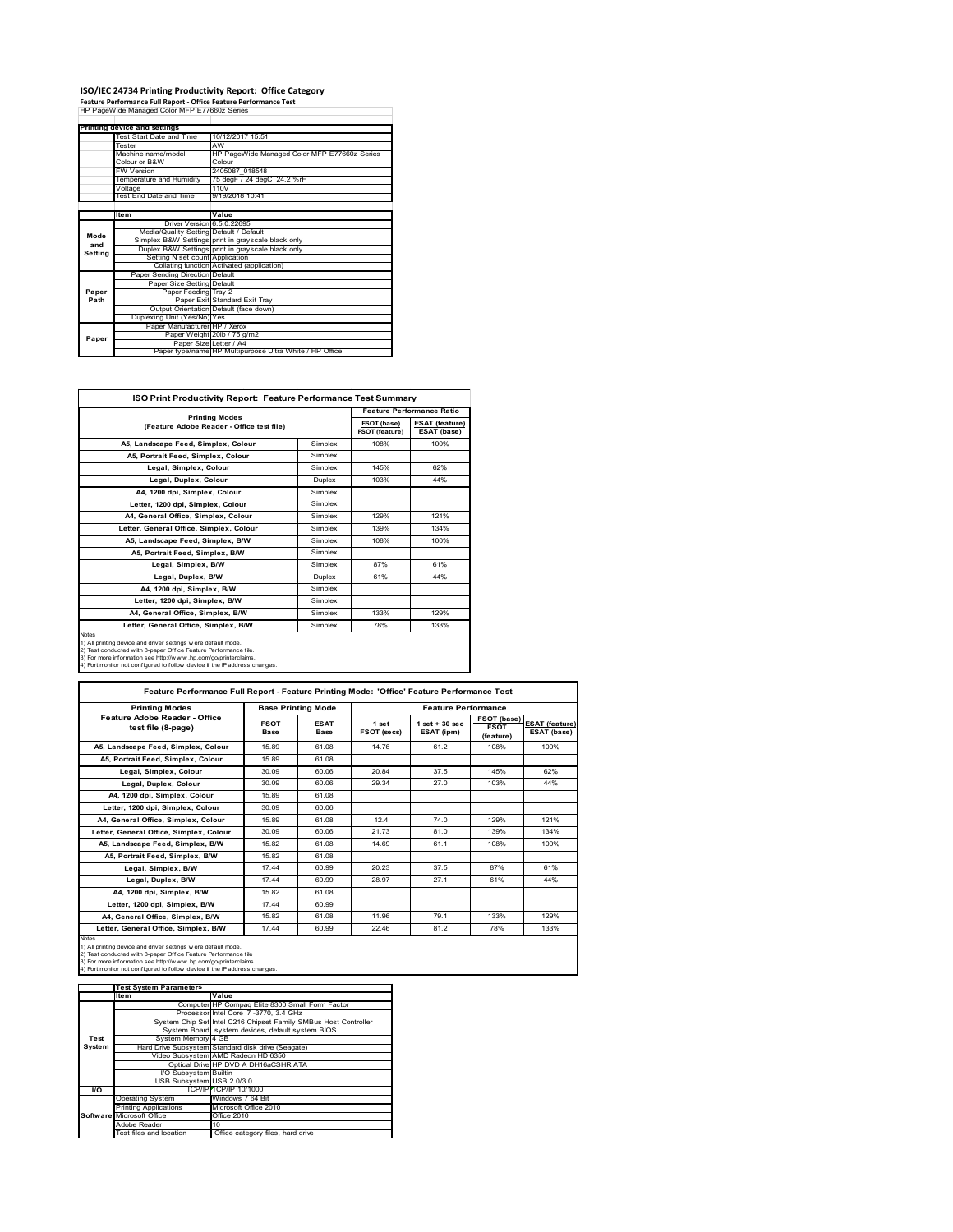# **ISO/IEC 17629 First Print Out Time Report: Office Category**

**Full Detailed Test Report ‐ LETTER** HP PageWide Managed Color MFP E77660z Series

|            | Printing device and settings               |                                              |  |  |  |
|------------|--------------------------------------------|----------------------------------------------|--|--|--|
|            | Test Start Date and Time                   | 10/12/2017 15:51                             |  |  |  |
|            | Tester                                     | AW                                           |  |  |  |
|            | Machine name/model                         | HP PageWide Managed Color MFP E77660z Series |  |  |  |
|            | Colour or B&W                              | Colour                                       |  |  |  |
|            | FW Version                                 | 2405087 018548                               |  |  |  |
|            | Configuration (options)                    | Default                                      |  |  |  |
|            | Controller                                 | unknown                                      |  |  |  |
|            | Printing device page count                 | Not Specified                                |  |  |  |
|            | Printing supplies page count Not Specified |                                              |  |  |  |
|            | Temperature and Humidity                   | 75 degF / 24 degC 24.2 %rH                   |  |  |  |
|            | Voltage                                    | 110V                                         |  |  |  |
|            | Test End Date and Time                     | 9/19/2018 10:41                              |  |  |  |
|            |                                            |                                              |  |  |  |
|            | <b>Item</b>                                | Value                                        |  |  |  |
| Mode       | PDL and driver version                     | 6.5.0.22695                                  |  |  |  |
| and        | Print Quality mode                         | default                                      |  |  |  |
| Setting    | <b>B&amp;W</b> settings                    | default                                      |  |  |  |
|            | Paper feed orientation                     | Short Edge                                   |  |  |  |
| Paper      | Paper type setting                         | default                                      |  |  |  |
|            | Paper feeding                              | Standard cassette                            |  |  |  |
|            | Paper exit                                 | Standard exit tray                           |  |  |  |
| Paper Path | Output orientation                         | default (face up or face down)               |  |  |  |

**ISO First Page Out Time Summary Report: Office Category**

| Summary Report: Letter |         |                           |
|------------------------|---------|---------------------------|
|                        |         | FPOT from Ready (seconds) |
| Color                  | Simplex | 6.56                      |
|                        | Duplex  |                           |
| <b>B&amp;W</b>         | Simplex | 6.43                      |
|                        | Duplex  |                           |
| Notes                  |         |                           |

Notes<br>1) All printing device and driver settings were default mode.<br>2) For the BW results, the print driver was set to "print in BW".<br>3) For more information see http://www.hp.com/golprinterclaims.<br>4) Port montor not confi

|                                |                                                                                                                                                                                                                                                                                                                                                                                                             | ISO First Page Out Time Report: Office Category |                                   |                                   |                            |                   |  |  |
|--------------------------------|-------------------------------------------------------------------------------------------------------------------------------------------------------------------------------------------------------------------------------------------------------------------------------------------------------------------------------------------------------------------------------------------------------------|-------------------------------------------------|-----------------------------------|-----------------------------------|----------------------------|-------------------|--|--|
| <b>Detailed Report: LETTER</b> |                                                                                                                                                                                                                                                                                                                                                                                                             | Word<br>(seconds)                               | Excel<br>(seconds)                | Adobe<br>Reader<br>(seconds)      | Average<br>(seconds)       | <b>Delay Time</b> |  |  |
|                                | FPOT from Ready - Simplex                                                                                                                                                                                                                                                                                                                                                                                   | 6.26                                            | 6.43                              | 6.98                              | 6.56                       | 48 Seconds        |  |  |
|                                | FPOT from Ready - Duplex                                                                                                                                                                                                                                                                                                                                                                                    |                                                 |                                   |                                   |                            |                   |  |  |
| <b>Color Mode</b>              | FPOT from Sleep - Simplex                                                                                                                                                                                                                                                                                                                                                                                   |                                                 |                                   | 25.13                             |                            | 76 Minutes        |  |  |
|                                | Recovery Time                                                                                                                                                                                                                                                                                                                                                                                               |                                                 |                                   | 18.1                              |                            |                   |  |  |
|                                | FPOT from Off - Simplex                                                                                                                                                                                                                                                                                                                                                                                     |                                                 |                                   | 198 14                            |                            |                   |  |  |
|                                | Warm-up Time                                                                                                                                                                                                                                                                                                                                                                                                |                                                 |                                   | 191.16                            |                            |                   |  |  |
|                                | FPOT from Ready - Simplex                                                                                                                                                                                                                                                                                                                                                                                   | 6.17                                            | 6.45                              | 6.66                              | 6.43                       | 48 Seconds        |  |  |
|                                | FPOT from Ready - Duplex                                                                                                                                                                                                                                                                                                                                                                                    |                                                 |                                   |                                   |                            |                   |  |  |
| <b>B&amp;W Mode</b>            | FPOT from Sleep - Simplex                                                                                                                                                                                                                                                                                                                                                                                   |                                                 |                                   | 23.92                             |                            | 76 Minutes        |  |  |
|                                |                                                                                                                                                                                                                                                                                                                                                                                                             |                                                 |                                   |                                   |                            |                   |  |  |
|                                | Recovery Time                                                                                                                                                                                                                                                                                                                                                                                               |                                                 |                                   | 17.3                              |                            |                   |  |  |
|                                | FPOT from Off - Simplex                                                                                                                                                                                                                                                                                                                                                                                     |                                                 |                                   | 198.97                            |                            |                   |  |  |
| Notes                          | Warm-up Time                                                                                                                                                                                                                                                                                                                                                                                                |                                                 |                                   | 192.31                            |                            |                   |  |  |
| <b>HP Data Table</b>           | 1) All printing device and driver settings w ere default mode.<br>2) For the B/W results, the print driver was set to "print in B/W".<br>3) For more information see http://www.hp.com/go/printerclaims.<br>4) Port monitor not configured to follow device if the IP address changes.<br>5) Page counts w ere collected after completion of the tests.<br>6) Details for FPOT from Sleep are show n below. |                                                 |                                   |                                   |                            |                   |  |  |
|                                |                                                                                                                                                                                                                                                                                                                                                                                                             |                                                 |                                   |                                   |                            |                   |  |  |
| <b>Detailed Report: LETTER</b> |                                                                                                                                                                                                                                                                                                                                                                                                             | <b>FPOT Avg</b><br>(se cs)                      | FPOT (secs)<br><b>Iteration 1</b> | FPOT (secs)<br><b>Iteration 2</b> | FPOT (secs)<br>Iteration 3 | Application       |  |  |
|                                | FPOT from Sleep                                                                                                                                                                                                                                                                                                                                                                                             | 25 13                                           | 25.08                             | 25 17                             | N/A                        | Adobe Reader      |  |  |
| <b>Color Mode</b>              | FPOT from Sleep (15 minutes)<br>HP/Non ISO Test                                                                                                                                                                                                                                                                                                                                                             | 20.31                                           | 20.38                             | 20.24                             | N/A                        | Adobe Reader      |  |  |
| <b>B&amp;W Mode</b>            | FPOT from Sleep                                                                                                                                                                                                                                                                                                                                                                                             | 23.92                                           | 24.06                             | 23.78                             | N/A                        | Adobe Reader      |  |  |

Notes<br>1) All printing device and driver settings w ere default mode.<br>2) For the B/W results, the print driver w as set to "print in B/W".<br>3 DLP includes detailed iterations as data measurements may vary run to run.

|            | <b>Test System Parameters</b> |                                                       |  |  |
|------------|-------------------------------|-------------------------------------------------------|--|--|
|            | <b>Item</b>                   | Value                                                 |  |  |
|            | Computer                      | HP Compaq Elite 8300 Small Form Factor                |  |  |
|            | Processor                     | Intel Core i7 -3770, 3.4 GHz                          |  |  |
|            | System Chip Set               | Intel C216 Chipset Family SMBus Host Controller       |  |  |
|            | System Board                  | system devices, default system BIOS                   |  |  |
| Test       | <b>System Memory</b>          | 4 GB                                                  |  |  |
| System     | Hard Drive Subsystem          | Standard disk drive (Seagate)                         |  |  |
|            | Video Subsystem               | AMD Radeon HD 6350                                    |  |  |
|            | Optical Drive                 | HP DVD A DH16aCSHR ATA                                |  |  |
|            | I/O Subsystem                 | <b>Builtin</b>                                        |  |  |
|            | <b>USB Subsystem</b>          | USB 2.0/3.0                                           |  |  |
| Printing   |                               |                                                       |  |  |
| Device     | TCP/IP                        | 10/1000                                               |  |  |
| Connection |                               |                                                       |  |  |
|            | <b>Operating System</b>       | Windows 7 Business/Ultimate, 64 bit, Build 7601, SP 1 |  |  |
|            | <b>Printing Applications</b>  | Microsoft Office 2010 SP2                             |  |  |
| Software   |                               | Adobe Reader 10.1.4                                   |  |  |
|            | <b>Print Driver</b>           | 6.5.0.22695                                           |  |  |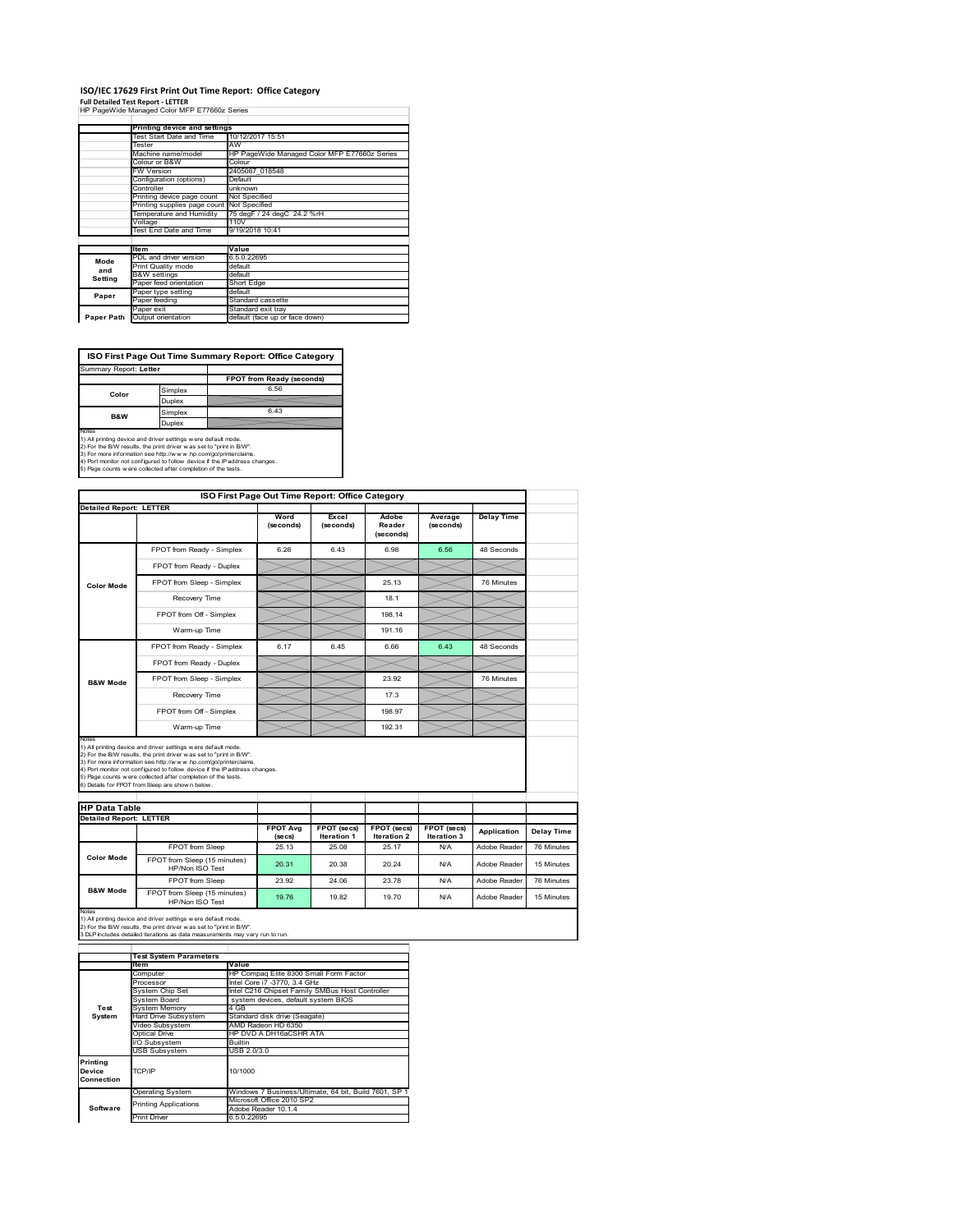## **ISO/IEC 17629 First Print Out Time Report: Office Category**

**Full Detailed Test Report ‐ A4** HP PageWide Managed Color MFP E77660z Series

|            | Printing device and settings               |                                              |
|------------|--------------------------------------------|----------------------------------------------|
|            | Test Start Date and Time                   | 10/12/2017 15:51                             |
|            | Tester                                     | AW                                           |
|            | Machine name/model                         | HP PageWide Managed Color MFP E77660z Series |
|            | Colour or B&W                              | Colour                                       |
|            | FW Version                                 | 2405087 018548                               |
|            | Configuration (options)                    | Default                                      |
|            | Controller                                 | unknown                                      |
|            | Printing device page count                 | Not Specified                                |
|            | Printing supplies page count Not Specified |                                              |
|            | Temperature and Humidity                   | 75 degF / 24 degC 24.2 %rH                   |
|            | Voltage                                    | 110V                                         |
|            | Test End Date and Time                     | 9/19/2018 10:41                              |
|            |                                            |                                              |
|            | <b>Item</b>                                | Value                                        |
| Mode       | PDL and driver version                     | 6.5.0.22695                                  |
| and        | Print Quality mode                         | default                                      |
| Setting    | <b>B&amp;W</b> settings                    | default                                      |
|            | Paper feed orientation                     | Short Edge                                   |
| Paper      | Paper type setting                         | default                                      |
|            | Paper feeding                              | Standard cassette                            |
|            | Paper exit                                 | Standard exit tray                           |
| Paper Path | Output orientation                         | default (face up or face down)               |

**ISO First Page Out Time Summary Report: Office Category**

| Summary Report: A4 |         |                           |
|--------------------|---------|---------------------------|
|                    |         | FPOT from Ready (seconds) |
| Colour             | Simplex | 671                       |
|                    | Duplex  |                           |
| <b>B&amp;W</b>     | Simplex | 6.41                      |
|                    | Duplex  |                           |
| $k = 1 - 1$        |         |                           |

Notes<br>1) All printing device and driver settings were default mode.<br>2) For the BAV results, the print driver was set to "print in BAV".<br>3) For more information see http://www.hp.com/golprinterclaims.<br>4) Port monitor not co

|                                                      |                                                                                                                                                                                                                                                                                                                                                                                                             | ISO First Page Out Time Report: Office Category |                                   |                                          |                                   |                   |
|------------------------------------------------------|-------------------------------------------------------------------------------------------------------------------------------------------------------------------------------------------------------------------------------------------------------------------------------------------------------------------------------------------------------------------------------------------------------------|-------------------------------------------------|-----------------------------------|------------------------------------------|-----------------------------------|-------------------|
| Detailed Report: A4                                  |                                                                                                                                                                                                                                                                                                                                                                                                             | Word<br>(seconds)                               | Excel<br>(seconds)                | Adobe<br>Reader<br>(seconds)             | Average<br>(seconds)              | <b>Delay Time</b> |
|                                                      | FPOT from Ready - Simplex                                                                                                                                                                                                                                                                                                                                                                                   | 6.33                                            | 6.61                              | 7.18                                     | 6.71                              | 48 Seconds        |
|                                                      | FPOT from Ready - Duplex                                                                                                                                                                                                                                                                                                                                                                                    |                                                 |                                   |                                          |                                   |                   |
| <b>Color Mode</b>                                    | FPOT from Sleep - Simplex                                                                                                                                                                                                                                                                                                                                                                                   |                                                 |                                   | 24.54                                    |                                   | 76 Minutes        |
|                                                      | Recovery Time                                                                                                                                                                                                                                                                                                                                                                                               |                                                 |                                   | 174                                      |                                   |                   |
|                                                      | FPOT from Off - Simplex                                                                                                                                                                                                                                                                                                                                                                                     |                                                 |                                   | 193.95                                   |                                   |                   |
|                                                      | Warm-up Time                                                                                                                                                                                                                                                                                                                                                                                                |                                                 |                                   | 186.77                                   |                                   |                   |
|                                                      | FPOT from Ready - Simplex                                                                                                                                                                                                                                                                                                                                                                                   | 6.21                                            | 6.33                              | 6.67                                     | 6.41                              | 48 Seconds        |
|                                                      | FPOT from Ready - Duplex                                                                                                                                                                                                                                                                                                                                                                                    |                                                 |                                   |                                          |                                   |                   |
| <b>B&amp;W Mode</b>                                  | FPOT from Sleep - Simplex                                                                                                                                                                                                                                                                                                                                                                                   |                                                 |                                   | 24.81                                    |                                   | 76 Minutes        |
|                                                      | Recovery Time                                                                                                                                                                                                                                                                                                                                                                                               |                                                 |                                   | 18.1                                     |                                   |                   |
|                                                      |                                                                                                                                                                                                                                                                                                                                                                                                             |                                                 |                                   |                                          |                                   |                   |
|                                                      | FPOT from Off - Simplex                                                                                                                                                                                                                                                                                                                                                                                     |                                                 |                                   | 197.06                                   |                                   |                   |
|                                                      | Warm-up Time                                                                                                                                                                                                                                                                                                                                                                                                |                                                 |                                   | 190.40                                   |                                   |                   |
| Notes<br><b>HP Data Table</b><br>Detailed Report: A4 | 1) All printing device and driver settings w ere default mode.<br>2) For the B/W results, the print driver was set to "print in B/W".<br>3) For more information see http://www.hp.com/go/printerclaims.<br>4) Port monitor not configured to follow device if the IP address changes.<br>5) Page counts w ere collected after completion of the tests.<br>6) Details for FPOT from Sleep are show n below. |                                                 |                                   |                                          |                                   |                   |
|                                                      |                                                                                                                                                                                                                                                                                                                                                                                                             | <b>FPOT Ava</b><br>(se cs)                      | FPOT (secs)<br><b>Iteration 1</b> | <b>FPOT</b> (secs)<br><b>Iteration 2</b> | FPOT (secs)<br><b>Iteration 3</b> | Application       |
|                                                      | FPOT from Sleep                                                                                                                                                                                                                                                                                                                                                                                             | 24.54                                           | 24.45                             | 24.63                                    | N/A                               | Adobe Reader      |
| <b>Color Mode</b>                                    | FPOT from Sleep (15 minutes)<br>HP/Non ISO Test                                                                                                                                                                                                                                                                                                                                                             | 19.19                                           | 18.94                             | 19.44                                    | N/A                               | Adobe Reader      |
| <b>B&amp;W Mode</b>                                  | FPOT from Sleep                                                                                                                                                                                                                                                                                                                                                                                             | 24.81                                           | 24.37                             | 25.24                                    | N/A                               | Adobe Reader      |

|                                  | <b>Test System Parameters</b> |                                                       |  |  |
|----------------------------------|-------------------------------|-------------------------------------------------------|--|--|
|                                  | Item                          | Value                                                 |  |  |
|                                  | Computer                      | HP Compag Elite 8300 Small Form Factor                |  |  |
|                                  | Processor                     | Intel Core i7 -3770, 3.4 GHz                          |  |  |
|                                  | System Chip Set               | Intel C216 Chipset Family SMBus Host Controller       |  |  |
|                                  | System Board                  | system devices, default system BIOS                   |  |  |
| Test                             | <b>System Memory</b>          | 4 GB                                                  |  |  |
| System                           | Hard Drive Subsystem          | Standard disk drive (Seagate)                         |  |  |
|                                  | Video Subsystem               | AMD Radeon HD 6350                                    |  |  |
|                                  | Optical Drive                 | HP DVD A DH16aCSHR ATA                                |  |  |
|                                  | I/O Subsystem                 | <b>Builtin</b>                                        |  |  |
|                                  | <b>USB Subsystem</b>          | USB 2.0/3.0                                           |  |  |
| Printing<br>Device<br>Connection | TCP/IP                        | 10/1000                                               |  |  |
|                                  | <b>Operating System</b>       | Windows 7 Business/Ultimate, 64 bit, Build 7601, SP 1 |  |  |
|                                  | <b>Printing Applications</b>  | Microsoft Office 2010 SP2                             |  |  |
| Software                         |                               | Adobe Reader 10.1.4                                   |  |  |
|                                  | <b>Print Driver</b>           | 6.5.0.22695                                           |  |  |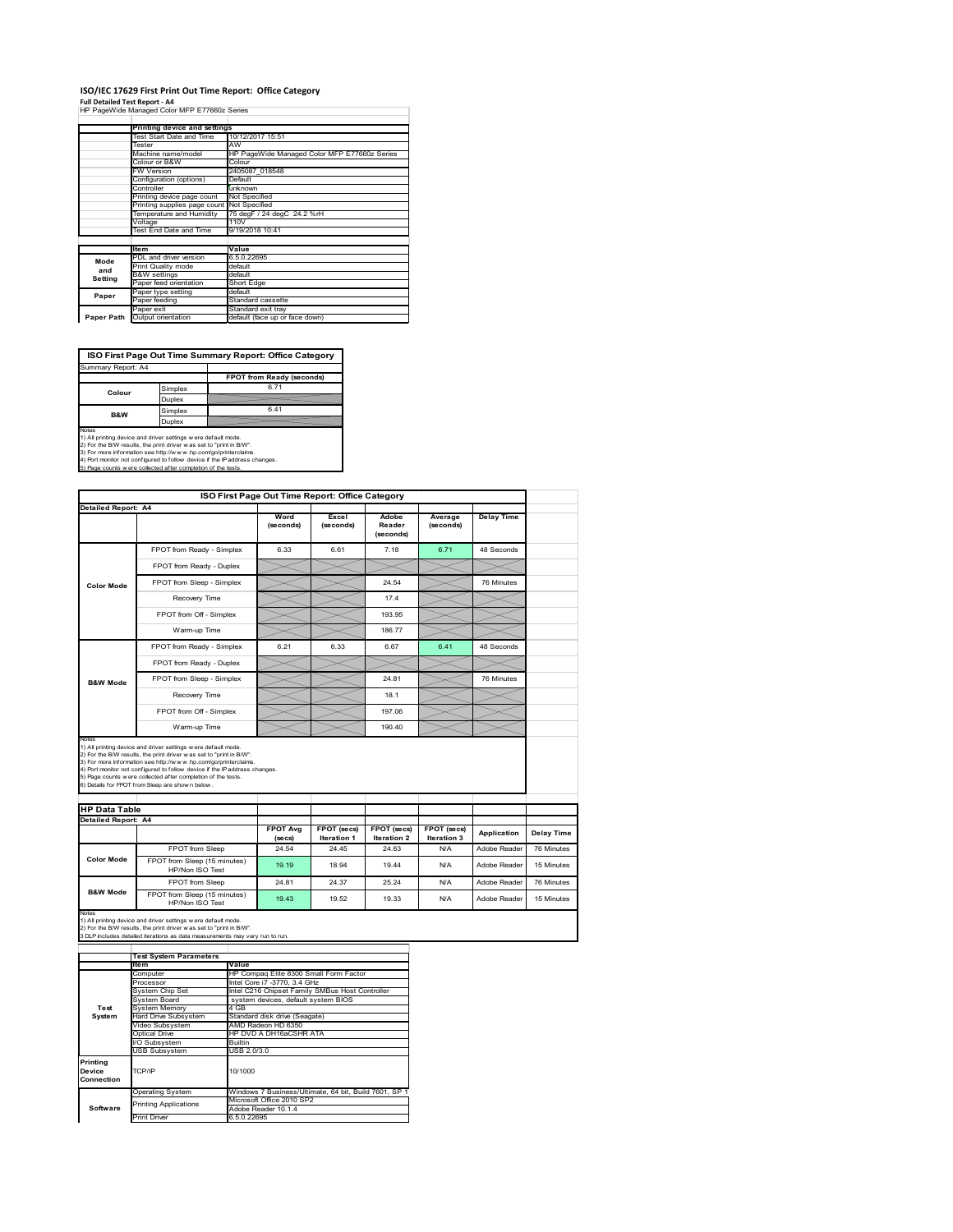## **ISO/IEC 29183 Copy Productivity Report**

#### **Full Detailed Test Report ‐ LETTER**

| HP PageWide Managed Color MFP E77660z Series |                                           |                                                                 |  |
|----------------------------------------------|-------------------------------------------|-----------------------------------------------------------------|--|
|                                              |                                           |                                                                 |  |
|                                              | <b>Machine Setup Information</b>          |                                                                 |  |
|                                              | Test Start Date and Time 10/20/2017 17:43 |                                                                 |  |
|                                              |                                           |                                                                 |  |
|                                              | <b>Tester AW</b>                          |                                                                 |  |
|                                              |                                           | Machine name/model HP PageWide Managed Color MFP E77660z Series |  |
|                                              | Colour or B&W Colour                      |                                                                 |  |
|                                              |                                           | FW Version 2405087 018548                                       |  |
|                                              | Configuration (options) Not Specified     |                                                                 |  |
|                                              |                                           | Temperature and Humidity 75 degF / 24 degC 24.2 %rH             |  |
|                                              | Test End Date and Time: 10/23/2017 14:27  |                                                                 |  |
|                                              |                                           |                                                                 |  |
|                                              | Pre-set Item                              | Pre-set Value                                                   |  |
|                                              | <b>Output Resolution Default</b>          |                                                                 |  |
|                                              | Output Quality Default                    |                                                                 |  |
| Mode                                         |                                           | Copying Mode Colour for Colour and B&W for B&W                  |  |
|                                              | Auto Density Adjustment Default           |                                                                 |  |
|                                              |                                           | Collating function Set in Control Panel                         |  |
| Paper                                        | Paper Sending Direction Default           |                                                                 |  |
|                                              | Paper Type Setting Default                |                                                                 |  |
| Paper                                        | Paper Feeding Tray 2                      |                                                                 |  |
| Path                                         | Paper Exit Default                        |                                                                 |  |
|                                              |                                           | Face Up Exit Default (face down)                                |  |
|                                              | <b>Fixing Capability Default</b>          |                                                                 |  |
| Temporary                                    | Image Quality Stability Default           |                                                                 |  |
| Stop                                         | Capacity of Paper Default                 |                                                                 |  |
|                                              | Others None                               |                                                                 |  |
|                                              |                                           |                                                                 |  |
|                                              | Paper Manufacturer HP / Xerox             |                                                                 |  |
|                                              |                                           | Paper Weight 20lb / 75 g/m2                                     |  |
| Paper                                        | Paper Size Letter / A4                    |                                                                 |  |
|                                              |                                           | Paper type/name HP Multipurpose Ultra White / HP Office         |  |

| Summary Report: Letter |              |             |
|------------------------|--------------|-------------|
|                        |              |             |
|                        | <b>sFCOT</b> | sESAT (ipm) |
| Color                  | 8.44         | 61.02       |
| B&W                    | 8.32         | 61.08       |
| <b>Nickon</b>          |              |             |

Notes<br>First Copy Out and Copy Speed measured using ISO/IEC 29183, excludes first set of test<br>documents. For more information see http://www..hp.com/go/printerclaims. Exact speed varies

depending on the system configuration and document.<br>Only Target A w as used, all test documents have the same Saturated throughput. Reference<br>ISO/IEC29183:2010 Clause 5, Sections 5.3.1 and 5.3.2

| Detailed Report: LETTER |               |              |       |             |                |             |
|-------------------------|---------------|--------------|-------|-------------|----------------|-------------|
|                         |               |              |       | sEFTP (ipm) |                |             |
|                         | <b>Target</b> | sFCOT (secs) | 1copy | 1copy+30sec | 1copy+4minutes | sESAT (ipm) |
|                         | A             | 8.44         | 7.12  | 45.23       | 58.29          | 61.02       |
|                         |               |              |       | 33 sets     | 254 sets       |             |
|                         | В             |              |       |             |                |             |
|                         |               |              |       |             |                |             |
| Color                   | C             |              |       |             |                |             |
|                         |               |              |       |             |                |             |
|                         | D             |              |       |             |                |             |
|                         | Average       | 8.44         | 7.12  | 45.23       |                | 61.02       |
|                         |               |              |       |             | 58.29          |             |
|                         | Α             | 8.32         | 7.21  | 47.11       | 57.47          | 61.08       |
|                         |               |              |       | 33 sets     | 257 sets       |             |
|                         | B             |              |       |             |                |             |
|                         |               |              |       |             |                |             |
| B&W                     | C             |              |       |             |                |             |
|                         |               |              |       |             |                |             |
|                         | D             |              |       |             |                |             |
|                         |               |              |       |             |                |             |
|                         | Average       | 8.32         | 7.21  | 47.11       | 57.47          | 61.08       |

#### Notes

First Copy Out and Copy Speed measured using ISO/IEC 29183, excludes first set of test documents. For more information see<br>http://w w w.hp.com/go/printerclaims. Exact speed varies depending on the system configuration and 5.3.1 and 5.3.2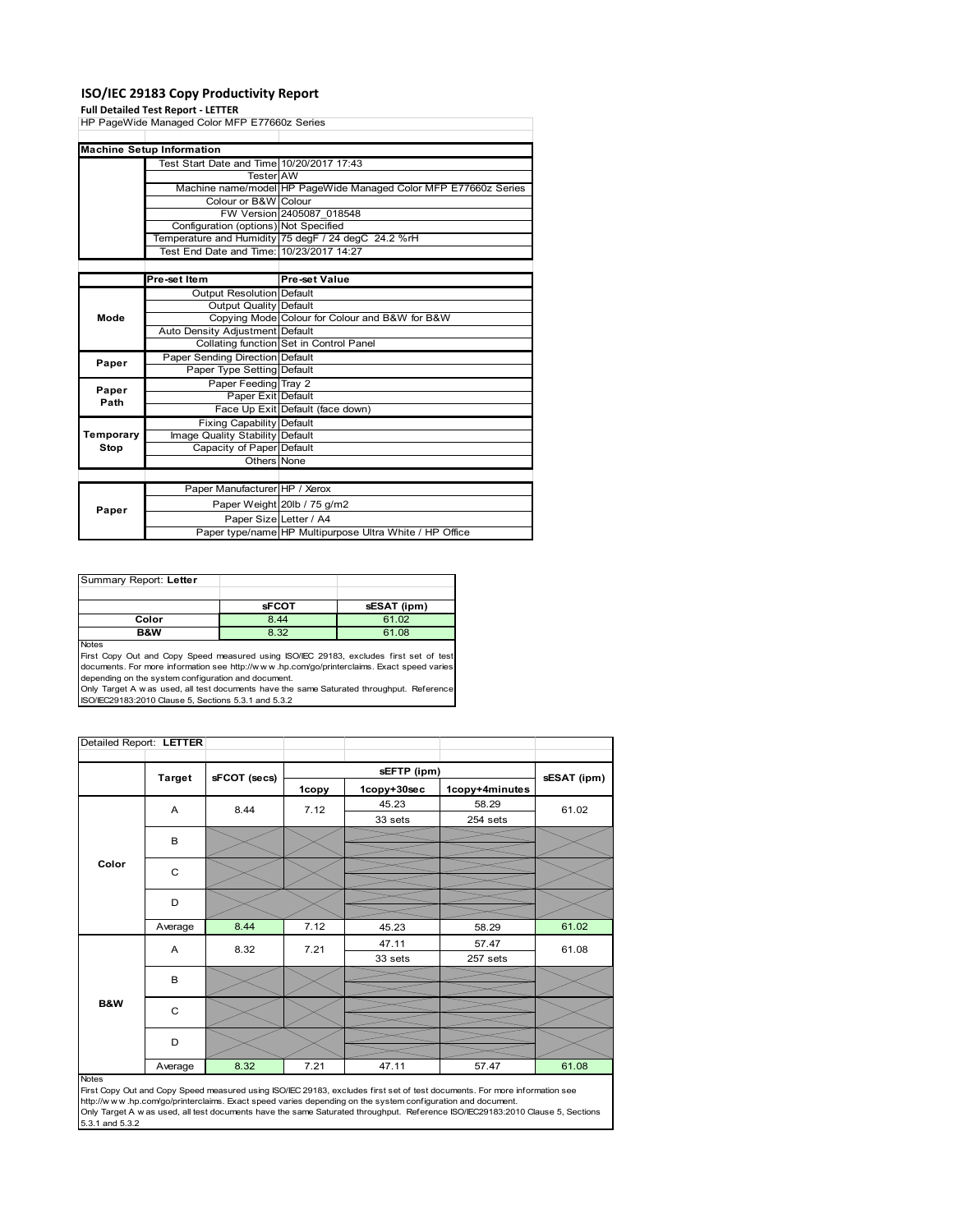## **ISO/IEC 29183 Copy Productivity Report**

#### **Full Detailed Test Report ‐ A4**

|           | run betanca rest Report - A+                 |                                                                 |
|-----------|----------------------------------------------|-----------------------------------------------------------------|
|           | HP PageWide Managed Color MFP E77660z Series |                                                                 |
|           |                                              |                                                                 |
|           | <b>Machine Setup Information</b>             |                                                                 |
|           | Test Start Date and Time 10/20/2017 17:43    |                                                                 |
|           | <b>Tester</b> AW                             |                                                                 |
|           |                                              | Machine name/model HP PageWide Managed Color MFP E77660z Series |
|           | Colour or B&W Colour                         |                                                                 |
|           |                                              | FW Version 2405087 018548                                       |
|           | Configuration (options) Not Specified        |                                                                 |
|           |                                              | Temperature and Humidity 75 degF / 24 degC 24.2 %rH             |
|           | Test End Date and Time: 10/23/2017 14:27     |                                                                 |
|           |                                              |                                                                 |
|           | Pre-set Item                                 | Pre-set Value                                                   |
|           | <b>Output Resolution Default</b>             |                                                                 |
|           | Output Quality Default                       |                                                                 |
| Mode      |                                              | Copying Mode Colour for Colour and B&W for B&W                  |
|           | Auto Density Adjustment Default              |                                                                 |
|           |                                              | Collating function Set in Control Panel                         |
| Paper     | Paper Sending Direction Default              |                                                                 |
|           | Paper Type Setting Default                   |                                                                 |
| Paper     | Paper Feeding Tray 2                         |                                                                 |
| Path      | Paper Exit Default                           |                                                                 |
|           |                                              | Face Up Exit Default (face down)                                |
|           | <b>Fixing Capability Default</b>             |                                                                 |
| Temporary | Image Quality Stability Default              |                                                                 |
| Stop      | Capacity of Paper Default                    |                                                                 |
|           | Others None                                  |                                                                 |
|           |                                              |                                                                 |
|           | Paper Manufacturer HP / Xerox                |                                                                 |
|           |                                              | Paper Weight 20lb / 75 g/m2                                     |
| Paper     | Paper Size Letter / A4                       |                                                                 |
|           |                                              | Paper type/name HP Multipurpose Ultra White / HP Office         |

| Summary Report: A4 |              |             |
|--------------------|--------------|-------------|
|                    |              |             |
|                    | <b>sFCOT</b> | sESAT (ipm) |
| Colour             | 8.96         | 61.30       |
| B&W                | 8.20         | 61.12       |
| <b>Nickon</b>      |              |             |

Notes<br>First Copy Out and Copy Speed measured using ISO/IEC 29183, excludes first set of test<br>documents. For more information see http://www..hp.com/go/printerclaims. Exact speed varies

depending on the system configuration and document.<br>Only Target A w as used, all test documents have the same Saturated throughput. Reference<br>ISO/IEC29183:2010 Clause 5, Sections 5.3.1 and 5.3.2

| Detailed Report: A4 |               |              |       |             |                |             |
|---------------------|---------------|--------------|-------|-------------|----------------|-------------|
|                     |               |              |       | sEFTP (ipm) |                |             |
|                     | <b>Target</b> | sFCOT (secs) | 1copy | 1copy+30sec | 1copy+4minutes | sESAT (ipm) |
|                     | A             | 8.96         | 6.69  | 46.04       | 57.69          | 61.30       |
|                     |               |              |       | 32 sets     | 249 sets       |             |
|                     | B             |              |       |             |                |             |
|                     |               |              |       |             |                |             |
| Colour              | C             |              |       |             |                |             |
|                     |               |              |       |             |                |             |
|                     | D             |              |       |             |                |             |
|                     |               |              |       |             |                |             |
|                     | Average       | 8.96         | 6.69  | 46.04       | 57.69          | 61.30       |
|                     | A             | 8.20         | 7.32  | 47.03       | 57.65          | 61.12       |
|                     |               |              |       | 34 sets     | 260 sets       |             |
|                     | B             |              |       |             |                |             |
| <b>B&amp;W</b>      |               |              |       |             |                |             |
|                     | C             |              |       |             |                |             |
|                     |               |              |       |             |                |             |
|                     | D             |              |       |             |                |             |
|                     | Average       | 8.20         | 7.32  | 47.03       | 57.65          | 61.12       |

Average 8.20 7.32 47.03 57.65 61.12<br>
First Copy Out and Copy Speed measured using ISO/IEC 29183, excludes first set of test documents. For more information see<br>
First://www.hp.com/go/printerclaims. Exact speed varies depen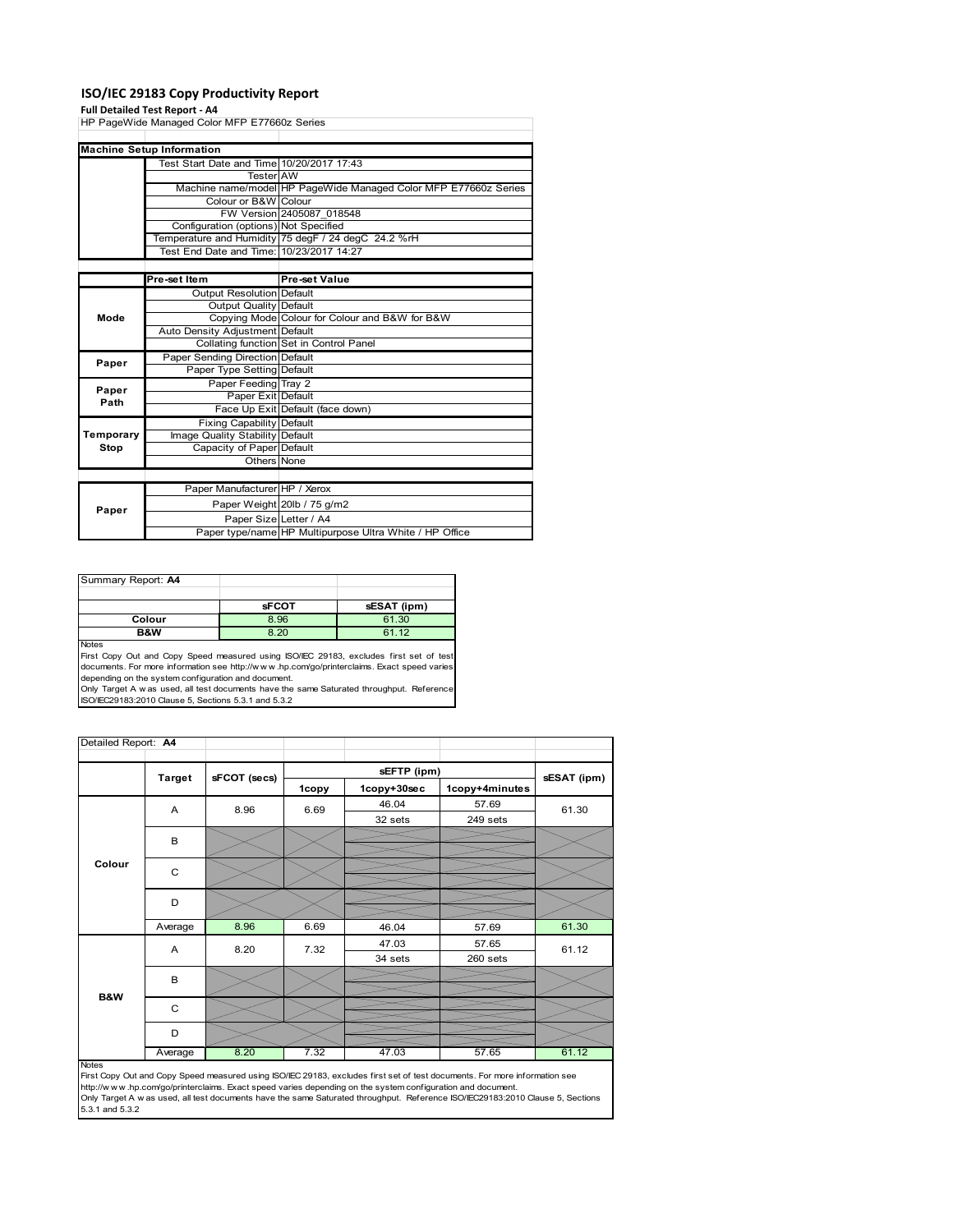## **ISO/IEC 24735 Copy Productivity Report**

**Full Detailed Test Report ‐ LETTER**

| <b>Machine Setup Information</b>          |                                                                 |
|-------------------------------------------|-----------------------------------------------------------------|
| Test Start Date and Time 10/18/2017 17:17 |                                                                 |
| TesterIAW                                 |                                                                 |
|                                           | Machine name/model HP PageWide Managed Color MFP E77660z Series |
| Colour or B&W Colour                      |                                                                 |
|                                           | FW Version 2405087 018548                                       |
| Configuration (options) Not Specified     |                                                                 |
|                                           | Temperature and Humidity 75 degF / 24 degC 24.2 %rH             |
| Test End Date and Time: 10/20/2017 15:52  |                                                                 |
|                                           |                                                                 |
|                                           |                                                                 |
| Pre-set Item                              | <b>Pre-set Value</b>                                            |
| Output Resolution Default                 |                                                                 |
| Output Quality Default                    |                                                                 |
| Copying Mode Default                      |                                                                 |
| Auto Density Adjustment Default           |                                                                 |
|                                           | Collating function Activated (if not activated in default mode) |
| Paper Sending Direction Default           |                                                                 |
| Paper Type Setting Default                |                                                                 |
|                                           | Paper Feeding Standard cassette                                 |
|                                           | Paper Exit Standard exit tray                                   |

| Output Resolution Default        |                                                                 |
|----------------------------------|-----------------------------------------------------------------|
| Output Quality Default           |                                                                 |
| Copying Mode Default             |                                                                 |
| Auto Density Adjustment Default  |                                                                 |
|                                  | Collating function Activated (if not activated in default mode) |
| Paper Sending Direction Default  |                                                                 |
| Paper Type Setting Default       |                                                                 |
|                                  | Paper Feeding Standard cassette                                 |
|                                  | Paper Exit Standard exit tray                                   |
| Face Up Exit Default             |                                                                 |
| <b>Fixing Capability Default</b> |                                                                 |
| Image Quality Stability Default  |                                                                 |
| Capacity of Paper Default        |                                                                 |
|                                  | Others Default                                                  |
|                                  |                                                                 |
| Paper Manufacturer HP / Xerox    |                                                                 |
|                                  | Paper Weight 20lb / 75 g/m2                                     |
| Paper Size Letter / A4           |                                                                 |

| <b>ISO/IEC 24735 Copy Productivity Report</b> |                                                     |             |                          |                  |                |                 |  |
|-----------------------------------------------|-----------------------------------------------------|-------------|--------------------------|------------------|----------------|-----------------|--|
| Detailed Report: LETTER                       |                                                     |             |                          |                  |                |                 |  |
|                                               | Copying                                             | FSOT (secs) |                          | EFTP (ipm)       |                | ESAT (ipm)      |  |
|                                               | Mode                                                | 1 set only  | 1 set only               | 1 set + $30$ sec | 1 set $+$ 4min | $1$ set + 30sec |  |
| <b>Color Mode</b>                             | 1:1                                                 | 13.75       | 17.47                    | 46.14            | 56.82          | 60.78           |  |
|                                               |                                                     |             | $\left( 1$ set $\right)$ | 9 sets           | 63 sets        |                 |  |
|                                               | 1:2                                                 | 25.69       | 9.32                     | 28.32            |                | 40.72           |  |
|                                               |                                                     |             | (1 set)                  | 7 sets           |                |                 |  |
|                                               | 2:2                                                 | 24.76       | 9.68                     | 28.26            |                | 40.78           |  |
|                                               |                                                     |             | (1 set)                  | 7 sets           |                |                 |  |
|                                               | 1:1                                                 | 13.84       | 17.34                    | 47.32            | 57.88          | 61.11           |  |
|                                               |                                                     |             |                          | 9 sets           | 62 sets        |                 |  |
| <b>B&amp;W</b> mode                           | 1:2                                                 | 24.59       | 9.74                     | 28.76            |                | 40.80           |  |
|                                               |                                                     |             |                          | 7 sets           |                |                 |  |
|                                               | 2:2                                                 | 23.87       | 10.04                    | 28.72            |                | 40.70           |  |
|                                               |                                                     |             |                          | 7 sets           |                |                 |  |
| <b>Notes</b>                                  | Reports located: http://www.hp.com/go/printerclaims |             |                          |                  |                |                 |  |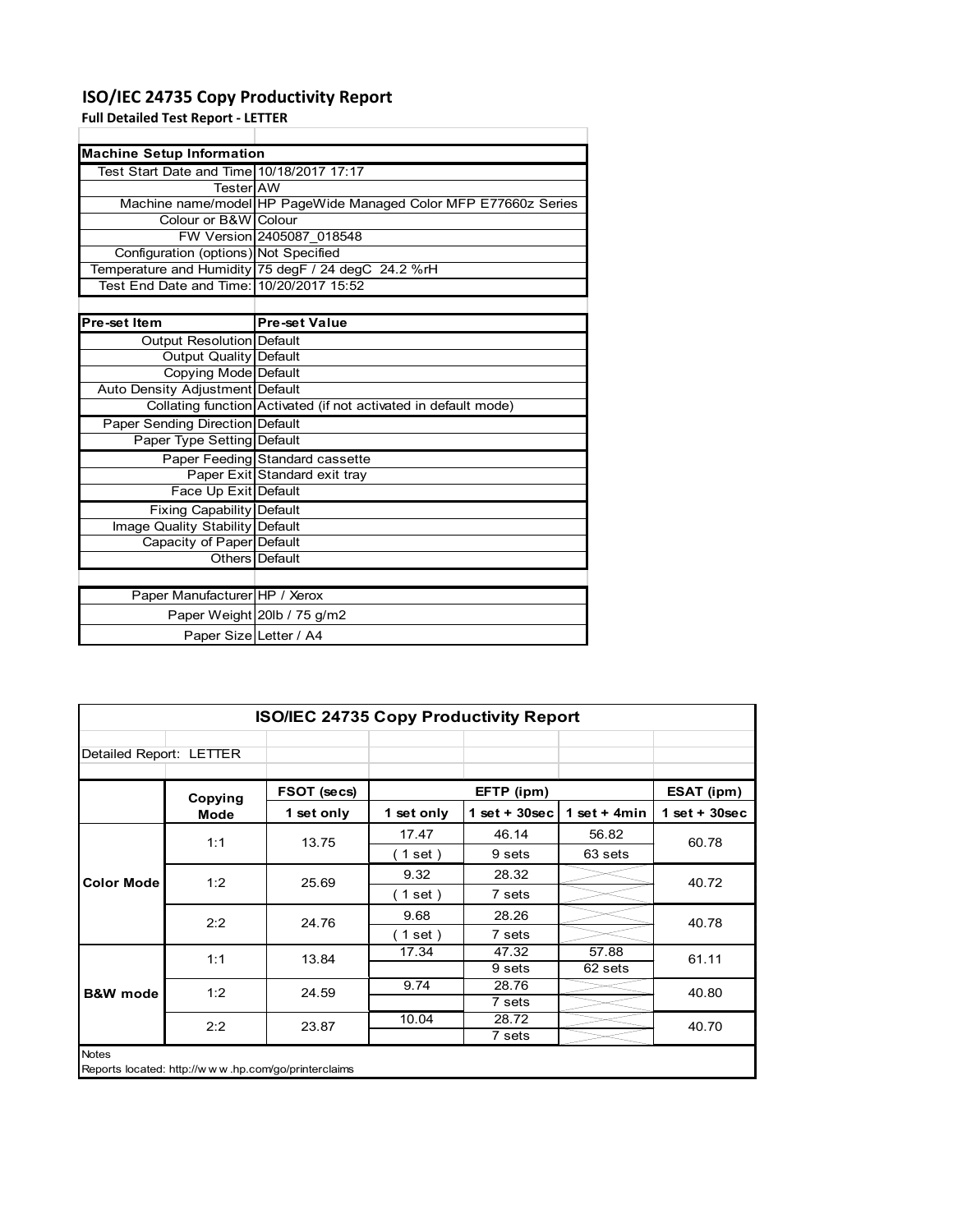# **ISO/IEC 24735 Copy Productivity Report**

**Full Detailed Test Report ‐ A4**

| <b>Machine Setup Information</b>          |                                                                 |
|-------------------------------------------|-----------------------------------------------------------------|
| Test Start Date and Time 10/18/2017 17:17 |                                                                 |
| TesterIAW                                 |                                                                 |
|                                           | Machine name/model HP PageWide Managed Color MFP E77660z Series |
| Colour or B&W Colour                      |                                                                 |
|                                           | FW Version 2405087 018548                                       |
| Configuration (options) Not Specified     |                                                                 |
|                                           | Temperature and Humidity 75 degF / 24 degC 24.2 %rH             |
| Test End Date and Time: 10/20/2017 15:52  |                                                                 |
|                                           |                                                                 |
| Pre-set Item                              | <b>Pre-set Value</b>                                            |
| Output Resolution Default                 |                                                                 |
| <b>Output Quality Default</b>             |                                                                 |
| Copying Mode Default                      |                                                                 |
| Auto Density Adjustment Default           |                                                                 |
|                                           | Collating function Activated (if not activated in default mode) |
| Paper Sending Direction Default           |                                                                 |
| Paper Type Setting Default                |                                                                 |
|                                           | Paper Feeding Standard cassette                                 |
|                                           | Paper Exit Standard exit tray                                   |
| Face Up Exit Default                      |                                                                 |
| <b>Fixing Capability Default</b>          |                                                                 |
| <b>Image Quality Stability Default</b>    |                                                                 |
| Capacity of Paper Default                 |                                                                 |
|                                           | Others Default                                                  |
|                                           |                                                                 |
| Paper Manufacturer HP / Xerox             |                                                                 |
|                                           | Paper Weight 20lb / 75 g/m2                                     |
| Paper Size Letter / A4                    |                                                                 |

| ISO/IEC 24735 Copy Productivity Report |             |             |                          |                 |                 |                 |  |
|----------------------------------------|-------------|-------------|--------------------------|-----------------|-----------------|-----------------|--|
| Detailed Report: A4                    |             |             |                          |                 |                 |                 |  |
|                                        | Copying     | FSOT (secs) |                          | EFTP (ipm)      |                 | ESAT (ipm)      |  |
|                                        | <b>Mode</b> | 1 set only  | 1 set only               | $1$ set + 30sec | 1 set + 4 $min$ | $1$ set + 30sec |  |
| Colour<br>Mode                         | 1:1         | 13.98       | 17.16                    | 46.88           | 57.10           | 60.87           |  |
|                                        |             |             | $1$ set)                 | 9 sets          | 63 sets         |                 |  |
|                                        | 1:2         | 25.09       | 9.56                     | 26.56           |                 | 41.42           |  |
|                                        |             |             | $1$ set)                 | 7 sets          |                 |                 |  |
|                                        | 2:2         | 24.98       | 9.60                     | 25.96           |                 | 41.44           |  |
|                                        |             |             | $\left( 1$ set $\right)$ | 7 sets          |                 |                 |  |
|                                        | 1:1         | 14.37       | 16.71                    | 46.31           | 57.36           | 61.25           |  |
|                                        |             |             |                          | 9 sets          | 63 sets         |                 |  |
| <b>B&amp;W</b> mode                    | 1:2         | 24.39       | 9.84                     | 25.26           |                 | 41.42           |  |
|                                        |             |             |                          | 7 sets          |                 |                 |  |
|                                        | 2:2         | 24.42       | 9.82                     | 29.06           |                 | 41.46           |  |
|                                        |             |             |                          | 7 sets          |                 |                 |  |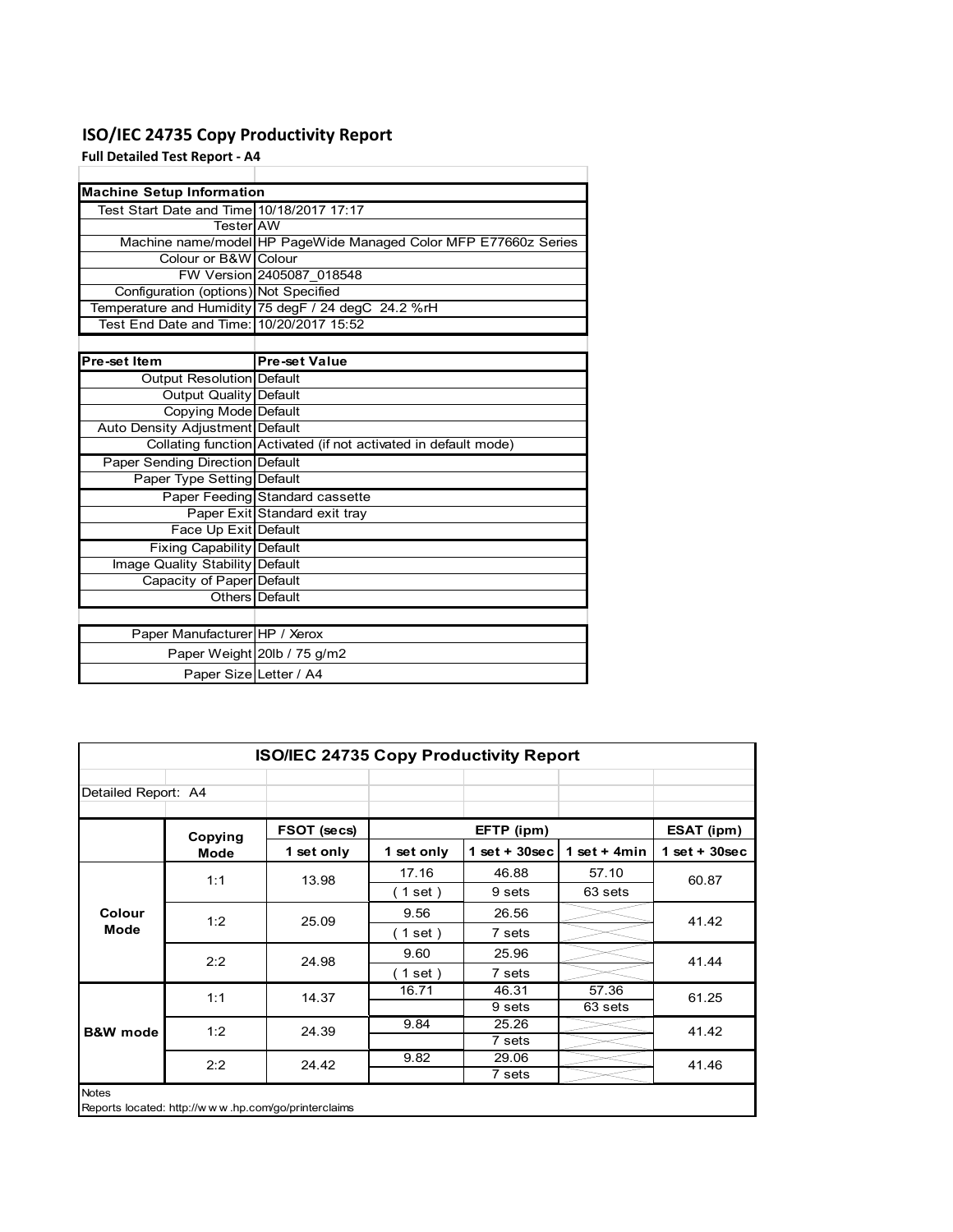# **ISO/IEC 17991 Scanning Productivity Report Full Detailed Test Report ‐ LETTER Machine Setup Information**

|                          | <b>Machine Setup Information</b> |                                          |
|--------------------------|----------------------------------|------------------------------------------|
|                          | <b>Test Start Date and Time</b>  | 10/30/2017 12:42                         |
|                          | Tester                           | AW                                       |
|                          | Machine name/model               | <b>ERROR</b>                             |
|                          | Colour or B&W                    | Colour                                   |
|                          | Configuration (options)          | Default                                  |
|                          | Temperature and Humidity         | 75 degF / 24 degC 24.2 %rH               |
|                          | Voltage                          | 110V                                     |
|                          | Test End Date and Time           | 11/1/2017 12:29                          |
|                          |                                  |                                          |
|                          | Preset Item                      | <b>Preset Value</b>                      |
|                          | Scanning resolution              | default (200 dpi)                        |
|                          |                                  |                                          |
|                          | Colour or grey scale/B&W         | default (colour)                         |
|                          | Duplex / simplex                 | default (simplex)                        |
| Mode                     | Original page size               | default (A4)                             |
| and                      | Paper feed orientation           | default (long edge)                      |
| Setting                  | Scan destination                 | default (shared network)                 |
|                          | Storing File Type                | default (PDF-multi)                      |
|                          | Auto scan quality adjustment     | default (factory preset default setting) |
|                          | Paper feed direction             | default (long edge)                      |
| <b>ADF</b><br>Paper-path | Output orientation               | default                                  |

|                               |             |                      |              | ISO/IEC 17991 - Scan Summary Report: ADF Productivity Measurement |
|-------------------------------|-------------|----------------------|--------------|-------------------------------------------------------------------|
| <b>Summary Report: Letter</b> |             |                      |              |                                                                   |
|                               |             | <b>Scanning Mode</b> |              | <b>Measurement result</b>                                         |
|                               | File format | Resolution           | Scanning     | scESAT 30secA                                                     |
|                               | version     |                      | side         | (ipm)                                                             |
| Colour                        | pdf 1.4     | 200                  | single sided | 134.40                                                            |
|                               |             |                      | double sided | 266.79                                                            |
| <b>B&amp;W</b>                | pdf 1.4     | 200                  | single sided | 133.72                                                            |
|                               |             |                      | double sided | 266.66                                                            |
| <b>Notes</b>                  |             |                      |              |                                                                   |

Notes 1) For more information see http://w w w .hp.com/go/printerclaims. 2) For the B/W results, the device scan setting is set to "Scan in B/W".

**ISO/IEC 17991 - Scan Summary Report: Network Folder Productivity Measurement**

| <b>Summary Report: Letter</b> |                      |            |              |                           |                  |               |  |
|-------------------------------|----------------------|------------|--------------|---------------------------|------------------|---------------|--|
|                               | <b>Scanning Mode</b> |            |              | <b>Measurement result</b> |                  |               |  |
|                               | File format          | Resolution | Scanning     | scEFTP 30secF             | File size 30secF | Number of     |  |
|                               | version              |            | side         | (ipm)                     | (Mbyte)          | Sets (30secF) |  |
| Colour                        | pdf 1.4              | 200        | single sided | 83.95                     | 8.47             | 18.00         |  |
|                               |                      |            | double sided | 112.75                    | 16.43            | 35.00         |  |
| B&W                           | pdf 1.4              | 200        | single sided | 99.32                     | 3.48             | 18.00         |  |
|                               |                      |            | double sided | 163.11                    | 6.56             | 35.00         |  |
| Notes                         |                      |            |              |                           |                  |               |  |

┓

Notes 1) For more information see http://w w w .hp.com/go/printerclaims. 2) For the B/W results, the device scan setting is set to "Scan in B/W".

| ISO/IEC 17991 - Scan Full Report: ADF Productivity Measurement |                        |            |                  |                           |                        |                        |  |  |
|----------------------------------------------------------------|------------------------|------------|------------------|---------------------------|------------------------|------------------------|--|--|
| <b>Summary Report: Letter</b>                                  |                        |            |                  |                           |                        |                        |  |  |
|                                                                | <b>Scanning Mode</b>   |            |                  | <b>Measurement result</b> |                        |                        |  |  |
|                                                                | File format<br>version | Resolution | Scanning<br>side | scEFTP 1setA<br>(ipm)     | scEFTP 30secA<br>(ipm) | scESAT 30secA<br>(ipm) |  |  |
| Colour                                                         |                        | 200        | single sided     | 45.79                     | 122.7                  | 134.4                  |  |  |
|                                                                | pdf 1.4                |            | double sided     | 56.53                     | 241.06                 | 266.79                 |  |  |
|                                                                | pdf 1.4                | 200        | single sided     | 47.27                     | 122.01                 | 133.72                 |  |  |
| B&W                                                            |                        |            | double sided     | 53.51                     | 234.46                 | 266.66                 |  |  |
| <b>Notes</b>                                                   |                        |            |                  |                           |                        |                        |  |  |

Notes 1) For more information see http://w w w .hp.com/go/printerclaims. 2) For the B/W results, the device scan setting is set to "Scan in B/W".

| ISO/IEC 17991 - Scan Full Report: Network Folder Productivity Measurement<br><b>Summary Report: Letter</b> |                        |                      |                  |                       |                           |                                           |                                |  |
|------------------------------------------------------------------------------------------------------------|------------------------|----------------------|------------------|-----------------------|---------------------------|-------------------------------------------|--------------------------------|--|
|                                                                                                            |                        | <b>Scanning Mode</b> |                  |                       | <b>Measurement result</b> |                                           |                                |  |
|                                                                                                            | File format<br>version | Resolution           | Scanning<br>side | scFFTP 1setF<br>(ipm) | (ipm)                     | scEFTP 30secF File size 30secF<br>(Mbyte) | Number of<br>Sets<br>(30 secF) |  |
| Colour                                                                                                     | pdf 1.4                | 200                  | single sided     | 28.33                 | 83.95                     | 8.47                                      | 18                             |  |
|                                                                                                            |                        |                      | double sided     | 30.00                 | 112.75                    | 16.43                                     | 35                             |  |
| <b>B&amp;W</b>                                                                                             | pdf 1.4                | 200                  | single sided     | 30.00                 | 99.32                     | 3.48                                      | 18                             |  |
|                                                                                                            |                        |                      | double sided     | 30.00                 | 163.11                    | 6.56                                      | 35                             |  |
| <b>Notes</b>                                                                                               |                        |                      |                  |                       |                           |                                           |                                |  |

1) For more information see http://w w w .hp.com/go/printerclaims. 2) For the B/W results, the device scan setting is set to "Scan in B/W".

|            | Test System Parameters      |                                                       |  |  |  |
|------------|-----------------------------|-------------------------------------------------------|--|--|--|
|            | <b>Item</b>                 | Value                                                 |  |  |  |
|            | Computer name               | HP Compaq Elite 8300 Small Form Factor                |  |  |  |
|            | Processor                   | Intel Core i7 -3770, 3.4 GHz                          |  |  |  |
|            | System Chip Set             | Intel C216 Chipset Family SMBus Host Controller       |  |  |  |
|            | <b>System Board</b>         | System devices, default system BIOS                   |  |  |  |
|            | <b>System Memory</b>        | 4 GB                                                  |  |  |  |
| System     | Hard Drive Subsystem        | Standard disk drive (Seagate)                         |  |  |  |
|            | Video Subsystem             | AMD Radeon HD 6350                                    |  |  |  |
|            | <b>Optical Drive</b>        | HP DVD A DH16aCSHR ATA                                |  |  |  |
|            | I/O Subsystem               | Builtin                                               |  |  |  |
|            | <b>USB Subsystem</b>        | USB 2.0/3.0                                           |  |  |  |
|            | Operating System            | Windows 7 Business/Ultimate, 64 bit, Build 7601, SP 1 |  |  |  |
|            | I ocation of network folder | PC.                                                   |  |  |  |
|            | Internet Protocol           | IP <sub>v4</sub>                                      |  |  |  |
| Scanning   | <b>Transfer Protocol</b>    | <b>SMB</b>                                            |  |  |  |
| Device     | Hub                         | Trendnet Router and Gbit Switch                       |  |  |  |
| Connection | <b>Network Speed</b>        | TCP 10/1000 Mbit Ethernet                             |  |  |  |
|            | <b>Connetion Cable</b>      | Cat6 Straight cable                                   |  |  |  |
|            | Wireless router             | No use                                                |  |  |  |
|            | Others                      | No use                                                |  |  |  |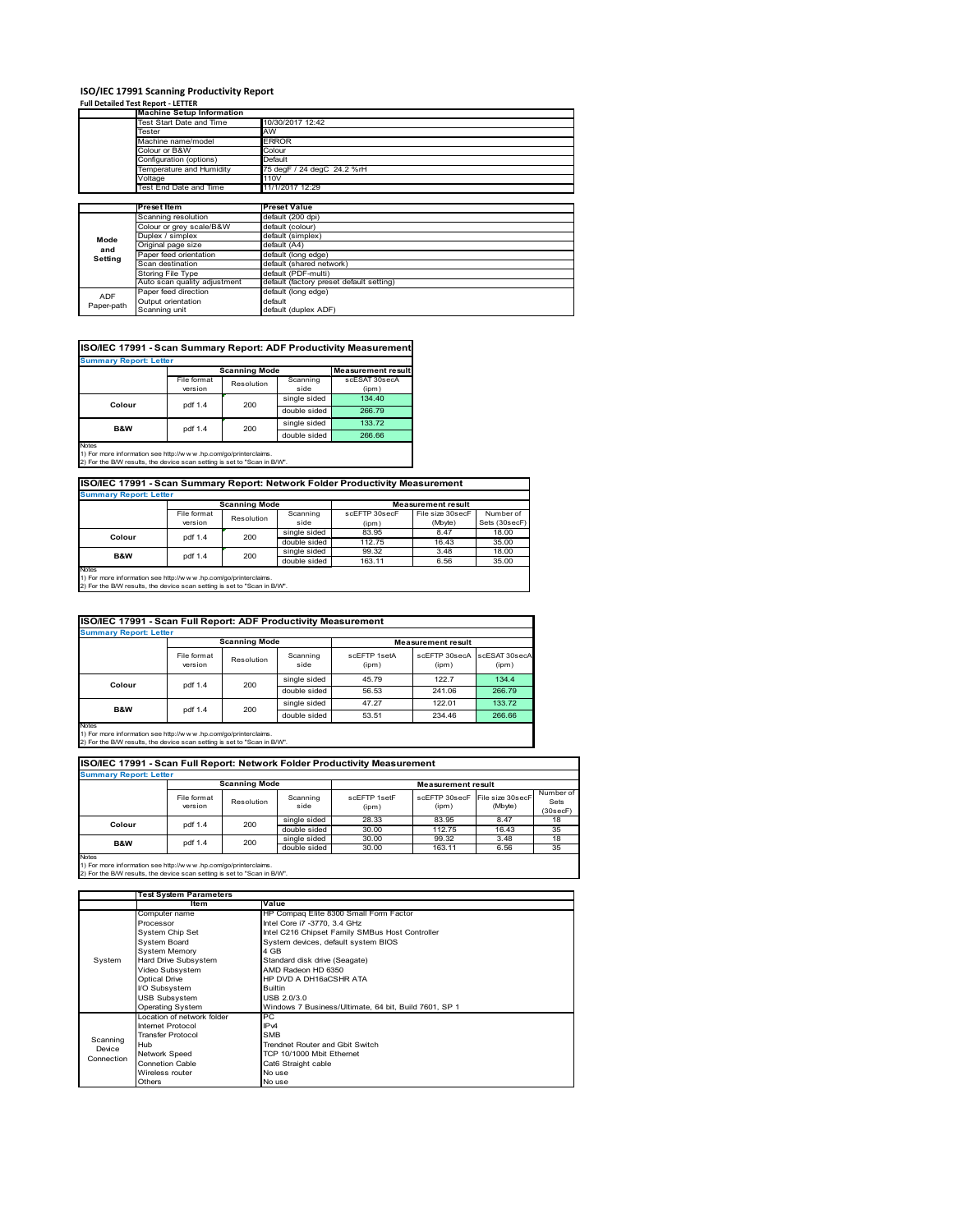### **ISO/IEC 17991 Scanning Productivity Report**

| Full Detailed Test Report - A4 |  |  |  |  |
|--------------------------------|--|--|--|--|
|                                |  |  |  |  |

| דמו ו שכנעווכע ו כאנו <i>וכ</i> אטוני <del>ה ד</del> |                                  |                                          |
|------------------------------------------------------|----------------------------------|------------------------------------------|
|                                                      | <b>Machine Setup Information</b> |                                          |
|                                                      | Test Start Date and Time         | 10/30/2017 12:42                         |
|                                                      | Tester                           | AW                                       |
|                                                      | Machine name/model               | <b>ERROR</b>                             |
|                                                      | Colour or B&W                    | Colour                                   |
|                                                      | Configuration (options)          | Default                                  |
|                                                      | Temperature and Humidity         | 75 degF / 24 degC 24.2 %rH               |
|                                                      | Voltage                          | 110V                                     |
|                                                      | Test End Date and Time           | 11/1/2017 12:29                          |
|                                                      |                                  |                                          |
|                                                      | <b>Preset Item</b>               | <b>Preset Value</b>                      |
|                                                      | Scanning resolution              | default (200 dpi)                        |
|                                                      | Colour or grey scale/B&W         | default (colour)                         |
| Mode                                                 | Duplex / simplex                 | default (simplex)                        |
| and                                                  | Original page size               | default (A4)                             |
|                                                      | Paper feed orientation           | default (long edge)                      |
| Setting                                              | Scan destination                 | default (shared network)                 |
|                                                      | Storing File Type                | default (PDF-multi)                      |
|                                                      | Auto scan quality adjustment     | default (factory preset default setting) |
| <b>ADF</b>                                           | Paper feed direction             | default (long edge)                      |
|                                                      | Output orientation               | default                                  |
| Paper-path                                           | Scanning unit                    | default (duplex ADF)                     |

|                           |             |                      |              | ISO/IEC 17991 - Scan Summary Report: ADF Productivity Measurement |
|---------------------------|-------------|----------------------|--------------|-------------------------------------------------------------------|
| <b>Summary Report: A4</b> |             |                      |              |                                                                   |
|                           |             | <b>Scanning Mode</b> |              | <b>Measurement result</b>                                         |
|                           | File format | Resolution           | Scanning     | scESAT 30secA                                                     |
|                           | version     |                      | side         | (ipm)                                                             |
| Colour                    | pdf 1.4     | 200                  | single sided | 137.42                                                            |
|                           |             |                      | double sided | 275.36                                                            |
| <b>B&amp;W</b>            | pdf 1.4     | 200                  | single sided | 136.85                                                            |
|                           |             |                      | double sided | 274.50                                                            |
| <b>Notae</b>              |             |                      |              |                                                                   |

Notes 1) For more information see http://w w w .hp.com/go/printerclaims. 2) For the B/W results, the device scan setting is set to "Scan in B/W".

| ISO/IEC 17991 - Scan Summary Report: Network Folder Productivity Measurement |                                                   |            |                  |                        |                             |                            |  |  |  |
|------------------------------------------------------------------------------|---------------------------------------------------|------------|------------------|------------------------|-----------------------------|----------------------------|--|--|--|
| <b>Summary Report: A4</b>                                                    |                                                   |            |                  |                        |                             |                            |  |  |  |
|                                                                              | <b>Scanning Mode</b><br><b>Measurement result</b> |            |                  |                        |                             |                            |  |  |  |
|                                                                              | File format<br>version                            | Resolution | Scanning<br>side | scEFTP 30secF<br>(ipm) | File size 30secF<br>(Mbyte) | Number of<br>Sets (30secF) |  |  |  |
| Colour                                                                       | pdf 1.4                                           | 200        | single sided     | 86.86                  | 8.06                        | 19.00                      |  |  |  |
|                                                                              |                                                   |            | double sided     | 117.54                 | 14.78                       | 36.00                      |  |  |  |
| B&W                                                                          | pdf 1.4                                           | 200        | single sided     | 100.23                 | 3.64                        | 19.00                      |  |  |  |
|                                                                              |                                                   |            | double sided     | 166.14                 | 6.45                        | 36.00                      |  |  |  |
| $1.1 - 1.1$                                                                  |                                                   |            |                  |                        |                             |                            |  |  |  |

Notes 1) For more information see http://w w w .hp.com/go/printerclaims. 2) For the B/W results, the device scan setting is set to "Scan in B/W".

| ISO/IEC 17991 - Scan Full Report: ADF Productivity Measurement |                        |            |                  |                       |                           |                        |  |  |  |
|----------------------------------------------------------------|------------------------|------------|------------------|-----------------------|---------------------------|------------------------|--|--|--|
| <b>Summary Report: A4</b>                                      |                        |            |                  |                       |                           |                        |  |  |  |
|                                                                | <b>Scanning Mode</b>   |            |                  |                       | <b>Measurement result</b> |                        |  |  |  |
|                                                                | File format<br>version | Resolution | Scanning<br>side | scFFTP 1setA<br>(ipm) | scEFTP 30secA<br>(ipm)    | scESAT 30secA<br>(ipm) |  |  |  |
| Colour                                                         | 200<br>pdf 1.4         |            | single sided     | 47.71                 | 125.12                    | 137.42                 |  |  |  |
|                                                                |                        |            | double sided     | 51.73                 | 246.28                    | 275.36                 |  |  |  |
| <b>B&amp;W</b>                                                 |                        |            | single sided     | 45.78                 | 123.9                     | 136.85                 |  |  |  |
|                                                                | pdf 1.4                | 200        | double sided     | 53.89                 | 246.61                    | 274.5                  |  |  |  |
| Notes                                                          |                        |            |                  |                       |                           |                        |  |  |  |

Notes 1) For more information see http://w w w .hp.com/go/printerclaims. 2) For the B/W results, the device scan setting is set to "Scan in B/W".

| <b>Summary Report: A4</b>                                                                                                                                   |                        |                      |                  |                       |                           |                             |                               |  |  |
|-------------------------------------------------------------------------------------------------------------------------------------------------------------|------------------------|----------------------|------------------|-----------------------|---------------------------|-----------------------------|-------------------------------|--|--|
|                                                                                                                                                             |                        | <b>Scanning Mode</b> |                  |                       | <b>Measurement result</b> |                             |                               |  |  |
|                                                                                                                                                             | File format<br>version | Resolution           | Scanning<br>side | scFFTP 1setF<br>(ipm) | scEETP 30secE<br>(ipm)    | File size 30secF<br>(Mbyte) | Number of<br>Sets<br>(30secF) |  |  |
| Colour                                                                                                                                                      | pdf 1.4                | 200                  | single sided     | 32.14                 | 86.86                     | 8.06                        | 19                            |  |  |
|                                                                                                                                                             |                        |                      | double sided     | 26.66                 | 117.54                    | 14.78                       | 36                            |  |  |
| <b>B&amp;W</b>                                                                                                                                              | pdf 1.4                | 200                  | single sided     | 26.66                 | 100.23                    | 3.64                        | 19                            |  |  |
|                                                                                                                                                             |                        |                      | double sided     | 30.00                 | 166.14                    | 6.45                        | 36                            |  |  |
| <b>Notes</b><br>1) For more information see http://www.hp.com/go/printerclaims.<br>2) For the B/W results, the device scan setting is set to "Scan in B/W". |                        |                      |                  |                       |                           |                             |                               |  |  |

 $\overline{\phantom{a}}$ 

|            | <b>Test System Parameters</b> |                                                       |  |  |  |  |
|------------|-------------------------------|-------------------------------------------------------|--|--|--|--|
|            | <b>Item</b>                   | Value                                                 |  |  |  |  |
|            | Computer name                 | HP Compaq Elite 8300 Small Form Factor                |  |  |  |  |
|            | Processor                     | Intel Core i7 -3770, 3.4 GHz                          |  |  |  |  |
|            | System Chip Set               | Intel C216 Chipset Family SMBus Host Controller       |  |  |  |  |
|            | <b>System Board</b>           | System devices, default system BIOS                   |  |  |  |  |
|            | System Memory                 | 4 GB                                                  |  |  |  |  |
| System     | Hard Drive Subsystem          | Standard disk drive (Seagate)                         |  |  |  |  |
|            | Video Subsystem               | AMD Radeon HD 6350                                    |  |  |  |  |
|            | <b>Optical Drive</b>          | HP DVD A DH16aCSHR ATA                                |  |  |  |  |
|            | I/O Subsystem                 | <b>Builtin</b>                                        |  |  |  |  |
|            | <b>USB Subsystem</b>          | USB 2.0/3.0                                           |  |  |  |  |
|            | <b>Operating System</b>       | Windows 7 Business/Ultimate, 64 bit, Build 7601, SP 1 |  |  |  |  |
|            | I ocation of network folder   | PC.                                                   |  |  |  |  |
|            | Internet Protocol             | IP <sub>v4</sub>                                      |  |  |  |  |
| Scanning   | <b>Transfer Protocol</b>      | <b>SMB</b>                                            |  |  |  |  |
| Device     | Hub                           | Trendnet Router and Gbit Switch                       |  |  |  |  |
| Connection | Network Speed                 | TCP 10/1000 Mbit Ethernet                             |  |  |  |  |
|            | <b>Connetion Cable</b>        | Cat6 Straight cable                                   |  |  |  |  |
|            | Wireless router               | No use                                                |  |  |  |  |
|            | Others                        | No use                                                |  |  |  |  |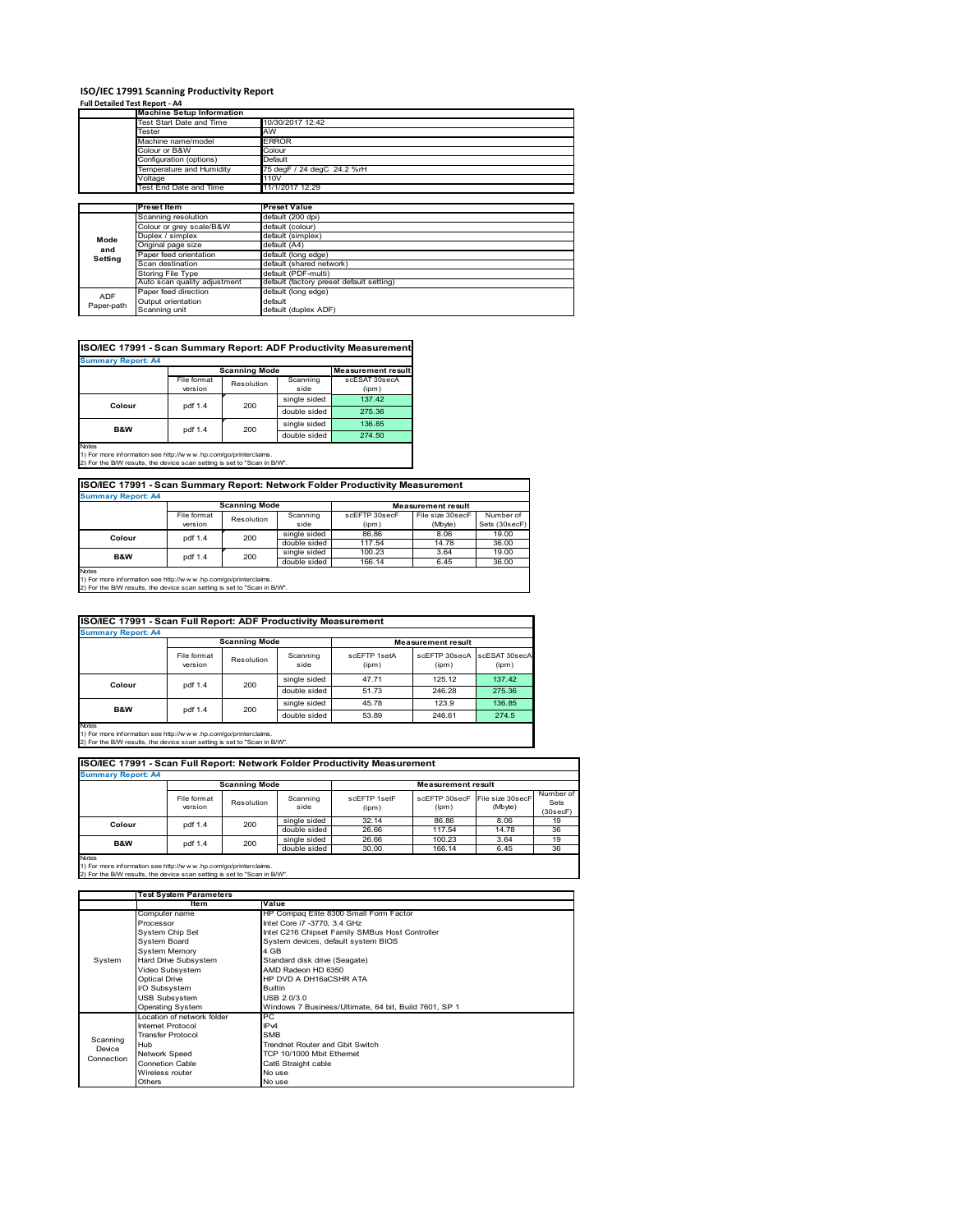# **ISO/IEC 17991 Scanning Productivity Report Full Detailed Test Report ‐ Tabloid**

|                          | <b>Machine Setup Information</b> |                                          |  |  |  |  |
|--------------------------|----------------------------------|------------------------------------------|--|--|--|--|
|                          | <b>Test Start Date and Time</b>  | 10/30/2017 12:42                         |  |  |  |  |
| <b>Fester</b>            |                                  | AW                                       |  |  |  |  |
|                          | Machine name/model               | <b>ERROR</b>                             |  |  |  |  |
|                          | Colour or B&W                    | Colour                                   |  |  |  |  |
|                          | Configuration (options)          | Default                                  |  |  |  |  |
|                          | Temperature and Humidity         | 75 degF / 24 degC 24.2 %rH               |  |  |  |  |
|                          | Voltage                          | 110V                                     |  |  |  |  |
|                          | Test End Date and Time           | 11/1/2017 12:29                          |  |  |  |  |
|                          |                                  |                                          |  |  |  |  |
|                          | <b>Preset Item</b>               | <b>Preset Value</b>                      |  |  |  |  |
|                          |                                  |                                          |  |  |  |  |
|                          | Scanning resolution              | default (200 dpi)                        |  |  |  |  |
|                          | Colour or grey scale/B&W         | default (colour)                         |  |  |  |  |
|                          | Duplex / simplex                 | default (simplex)                        |  |  |  |  |
| Mode                     | Original page size               | default (A4)                             |  |  |  |  |
| and                      | Paper feed orientation           | default (long edge)                      |  |  |  |  |
| Setting                  | Scan destination                 | default (shared network)                 |  |  |  |  |
|                          | Storing File Type                | default (PDF-multi)                      |  |  |  |  |
|                          | Auto scan quality adjustment     | default (factory preset default setting) |  |  |  |  |
|                          | Paper feed direction             | default (long edge)                      |  |  |  |  |
| <b>ADF</b><br>Paper-path | Output orientation               | default                                  |  |  |  |  |

| <b>Summary Report: Tabloid</b> |                               |              |                                              |
|--------------------------------|-------------------------------|--------------|----------------------------------------------|
|                                |                               |              | <b>Measurement result</b>                    |
| File format                    | Resolution                    | Scanning     | scESAT 30secA                                |
|                                |                               |              | (ipm)                                        |
|                                |                               |              | 73.21                                        |
|                                |                               | double sided | 146.47                                       |
|                                |                               | single sided | 72.80                                        |
|                                |                               | double sided | 145.89                                       |
|                                | version<br>pdf 1.4<br>pdf 1.4 | 200<br>200   | <b>Scanning Mode</b><br>side<br>single sided |

1) For more information see http://w w w .hp.com/go/printerclaims. 2) For the B/W results, the device scan setting is set to "Scan in B/W".

| ISO/IEC 17991 - Scan Summary Report: Network Folder Productivity Measurement |                                                   |            |              |               |                  |               |  |  |
|------------------------------------------------------------------------------|---------------------------------------------------|------------|--------------|---------------|------------------|---------------|--|--|
| <b>Summary Report: Tabloid</b>                                               |                                                   |            |              |               |                  |               |  |  |
|                                                                              | <b>Scanning Mode</b><br><b>Measurement result</b> |            |              |               |                  |               |  |  |
|                                                                              | File format                                       | Resolution | Scanning     | scEFTP 30secF | File size 30secF | Number of     |  |  |
|                                                                              | version                                           |            | side         | (ipm)         | (Mbyte)          | Sets (30secF) |  |  |
| Colour                                                                       | pdf 1.4                                           | 200        | single sided | 44.37         | 10.08            | 11.00         |  |  |
|                                                                              |                                                   |            | double sided | 68.08         | 16.26            | 20.00         |  |  |
| <b>B&amp;W</b>                                                               | pdf 1.4                                           | 200        | single sided | 52.81         | 4.15             | 11.00         |  |  |
|                                                                              |                                                   |            | double sided | 93.20         | 6.71             | 20.00         |  |  |

Notes 1) For more information see http://w w w .hp.com/go/printerclaims. 2) For the B/W results, the device scan setting is set to "Scan in B/W".

| ISO/IEC 17991 - Scan Full Report: ADF Productivity Measurement |                        |                      |                  |                       |                           |                        |  |  |  |
|----------------------------------------------------------------|------------------------|----------------------|------------------|-----------------------|---------------------------|------------------------|--|--|--|
| <b>Summary Report: Tabloid</b>                                 |                        |                      |                  |                       |                           |                        |  |  |  |
|                                                                |                        | <b>Scanning Mode</b> |                  |                       | <b>Measurement result</b> |                        |  |  |  |
|                                                                | File format<br>version | Resolution           | Scanning<br>side | scFFTP 1setA<br>(ipm) | scEETP 30secA<br>(ipm)    | scESAT 30secA<br>(ipm) |  |  |  |
|                                                                | pdf 1.4                |                      | single sided     | 34.19                 | 66.04                     | 73.21                  |  |  |  |
| Colour                                                         |                        | 200                  | double sided     | 44.15                 | 131.55                    | 146.47                 |  |  |  |
| <b>B&amp;W</b>                                                 | pdf 1.4                | 200                  | single sided     | 32.44                 | 66.44                     | 72.8                   |  |  |  |
|                                                                |                        |                      | double sided     | 45.12                 | 130.44                    | 145.89                 |  |  |  |
| <b>Notes</b>                                                   |                        |                      |                  |                       |                           |                        |  |  |  |

Notes 1) For more information see http://w w w .hp.com/go/printerclaims. 2) For the B/W results, the device scan setting is set to "Scan in B/W".

#### File format le format Resolution Scanning<br>
version Resolution side scEFTP 1setF (ipm) scEFTP 30secF (ipm) File size 30secF (Mbyte) Number of Sets (30secF) single sided 20.90 44.37 10.08<br>
double sided 22.90 68.08 16.26 double sided 22.90 68.08 16.26 20<br>
single sided 22.90 5.281 4.15 11<br>
double sided 26.66 93.20 6.71 20 single sided 22.90 52.81 4.15 11 **B&W** pdf 1.4 200 **Bangle sided** 26.66 93.20 6.71 20 **Scanning Mode Measurement result Colour** pdf 1.4 200 **Imary Report: Tablo ISO/IEC 17991 - Scan Full Report: Network Folder Productivity Measurement**

 $\overline{\phantom{a}}$ 

Notes 1) For more information see http://w w w .hp.com/go/printerclaims. 2) For the B/W results, the device scan setting is set to "Scan in B/W".

|            | Test System Parameters      |                                                       |  |  |  |  |
|------------|-----------------------------|-------------------------------------------------------|--|--|--|--|
|            | <b>Item</b>                 | Value                                                 |  |  |  |  |
|            | Computer name               | HP Compaq Elite 8300 Small Form Factor                |  |  |  |  |
|            | Processor                   | Intel Core i7 -3770, 3.4 GHz                          |  |  |  |  |
|            | System Chip Set             | Intel C216 Chipset Family SMBus Host Controller       |  |  |  |  |
|            | <b>System Board</b>         | System devices, default system BIOS                   |  |  |  |  |
|            | <b>System Memory</b>        | 4 GB                                                  |  |  |  |  |
| System     | Hard Drive Subsystem        | Standard disk drive (Seagate)                         |  |  |  |  |
|            | Video Subsystem             | AMD Radeon HD 6350                                    |  |  |  |  |
|            | <b>Optical Drive</b>        | HP DVD A DH16aCSHR ATA                                |  |  |  |  |
|            | I/O Subsystem               | <b>Builtin</b>                                        |  |  |  |  |
|            | <b>USB Subsystem</b>        | USB 2.0/3.0                                           |  |  |  |  |
|            | Operating System            | Windows 7 Business/Ultimate, 64 bit, Build 7601, SP 1 |  |  |  |  |
|            | I ocation of network folder | PC.                                                   |  |  |  |  |
|            | Internet Protocol           | IP <sub>v4</sub>                                      |  |  |  |  |
| Scanning   | <b>Transfer Protocol</b>    | <b>SMB</b>                                            |  |  |  |  |
| Device     | Hub                         | Trendnet Router and Gbit Switch                       |  |  |  |  |
| Connection | Network Speed               | TCP 10/1000 Mbit Ethernet                             |  |  |  |  |
|            | Connetion Cable             | Cat6 Straight cable                                   |  |  |  |  |
|            | Wireless router             | No use                                                |  |  |  |  |
|            | Others                      | No use                                                |  |  |  |  |